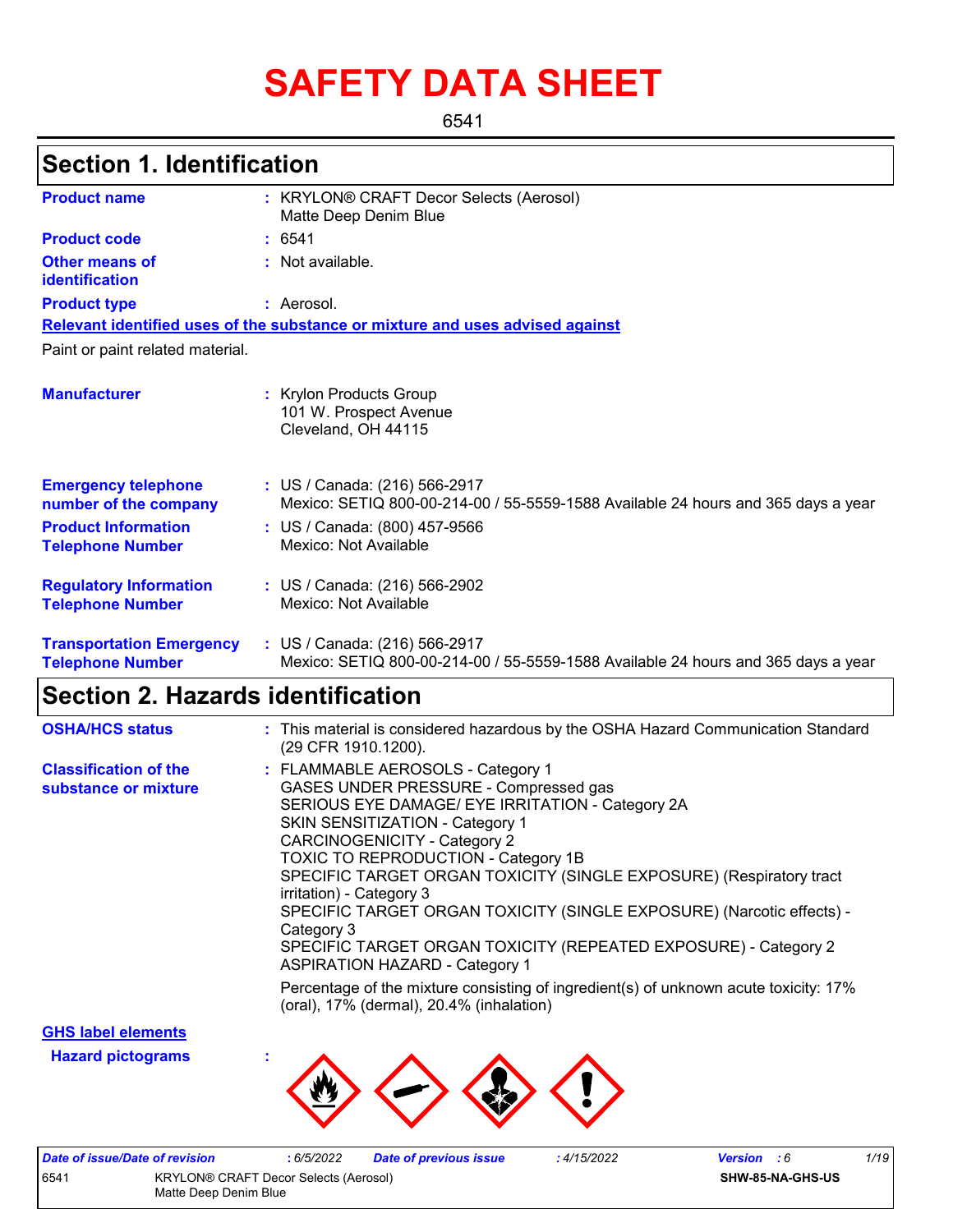# **Section 2. Hazards identification**

| <b>Signal word</b>                         | : Danger                                                                                                                                                                                                                                                                                                                                                                                                                                                                                                                                                                                                                                           |
|--------------------------------------------|----------------------------------------------------------------------------------------------------------------------------------------------------------------------------------------------------------------------------------------------------------------------------------------------------------------------------------------------------------------------------------------------------------------------------------------------------------------------------------------------------------------------------------------------------------------------------------------------------------------------------------------------------|
| <b>Hazard statements</b>                   | : Extremely flammable aerosol.<br>Contains gas under pressure; may explode if heated.<br>May be fatal if swallowed and enters airways.<br>May cause an allergic skin reaction.<br>Causes serious eye irritation.<br>May cause respiratory irritation.<br>May cause drowsiness or dizziness.<br>Suspected of causing cancer.<br>May damage fertility or the unborn child.<br>May cause damage to organs through prolonged or repeated exposure.                                                                                                                                                                                                     |
| <b>Precautionary statements</b>            |                                                                                                                                                                                                                                                                                                                                                                                                                                                                                                                                                                                                                                                    |
| <b>General</b>                             | : Read label before use. Keep out of reach of children. If medical advice is needed,<br>have product container or label at hand.                                                                                                                                                                                                                                                                                                                                                                                                                                                                                                                   |
| <b>Prevention</b>                          | : Obtain special instructions before use. Do not handle until all safety precautions have<br>been read and understood. Wear protective gloves, protective clothing and eye or face<br>protection. Keep away from heat, hot surfaces, sparks, open flames and other ignition<br>sources. No smoking. Do not spray on an open flame or other ignition source. Use<br>only outdoors or in a well-ventilated area. Do not breathe dust or mist. Wash<br>thoroughly after handling. Contaminated work clothing must not be allowed out of the<br>workplace. Pressurized container: Do not pierce or burn, even after use.                               |
| <b>Response</b>                            | : IF exposed or concerned: Get medical advice or attention. IF INHALED: Remove<br>person to fresh air and keep comfortable for breathing. Call a POISON CENTER or<br>doctor if you feel unwell. IF SWALLOWED: Immediately call a POISON CENTER or<br>doctor. Do NOT induce vomiting. Wash contaminated clothing before reuse. IF ON<br>SKIN: Wash with plenty of water. If skin irritation or rash occurs: Get medical advice or<br>attention. IF IN EYES: Rinse cautiously with water for several minutes. Remove contact<br>lenses, if present and easy to do. Continue rinsing. If eye irritation persists: Get medical<br>advice or attention. |
| <b>Storage</b>                             | : Store locked up. Protect from sunlight. Do not expose to temperatures exceeding 50<br>°C/122 °F. Store in a well-ventilated place. Keep container tightly closed.                                                                                                                                                                                                                                                                                                                                                                                                                                                                                |
| <b>Disposal</b>                            | : Dispose of contents and container in accordance with all local, regional, national and<br>international regulations.                                                                                                                                                                                                                                                                                                                                                                                                                                                                                                                             |
| <b>Supplemental label</b><br>elements      | DELAYED EFFECTS FROM LONG TERM OVEREXPOSURE. Contains solvents which<br>can cause permanent brain and nervous system damage. Intentional misuse by<br>deliberately concentrating and inhaling the contents can be harmful or fatal. WARNING:<br>This product contains chemicals known to the State of California to cause cancer and<br>birth defects or other reproductive harm.                                                                                                                                                                                                                                                                  |
|                                            | Please refer to the SDS for additional information. Keep out of reach of children. Keep<br>upright in a cool, dry place. Do not discard empty can in trash compactor.                                                                                                                                                                                                                                                                                                                                                                                                                                                                              |
| <b>Hazards not otherwise</b><br>classified | : DANGER: Rags, steel wool, other waste soaked with this product, and sanding residue<br>may spontaneously catch fire if improperly discarded. Immediately place rags, steel<br>wool, other waste soaked with this product, and sanding residue in a sealed, water-filled,<br>metal container. Dispose of in accordance with local fire regulations.                                                                                                                                                                                                                                                                                               |

## **Section 3. Composition/information on ingredients**

| <b>Substance/mixture</b> | : Mixture        |
|--------------------------|------------------|
| Other means of           | : Not available. |
| <b>identification</b>    |                  |

**CAS number/other identifiers**

|      | <i><b>Date of ISSUe/Date of revis</b></i> |
|------|-------------------------------------------|
| 3541 | <b>KRYLO</b>                              |
|      | Matte D                                   |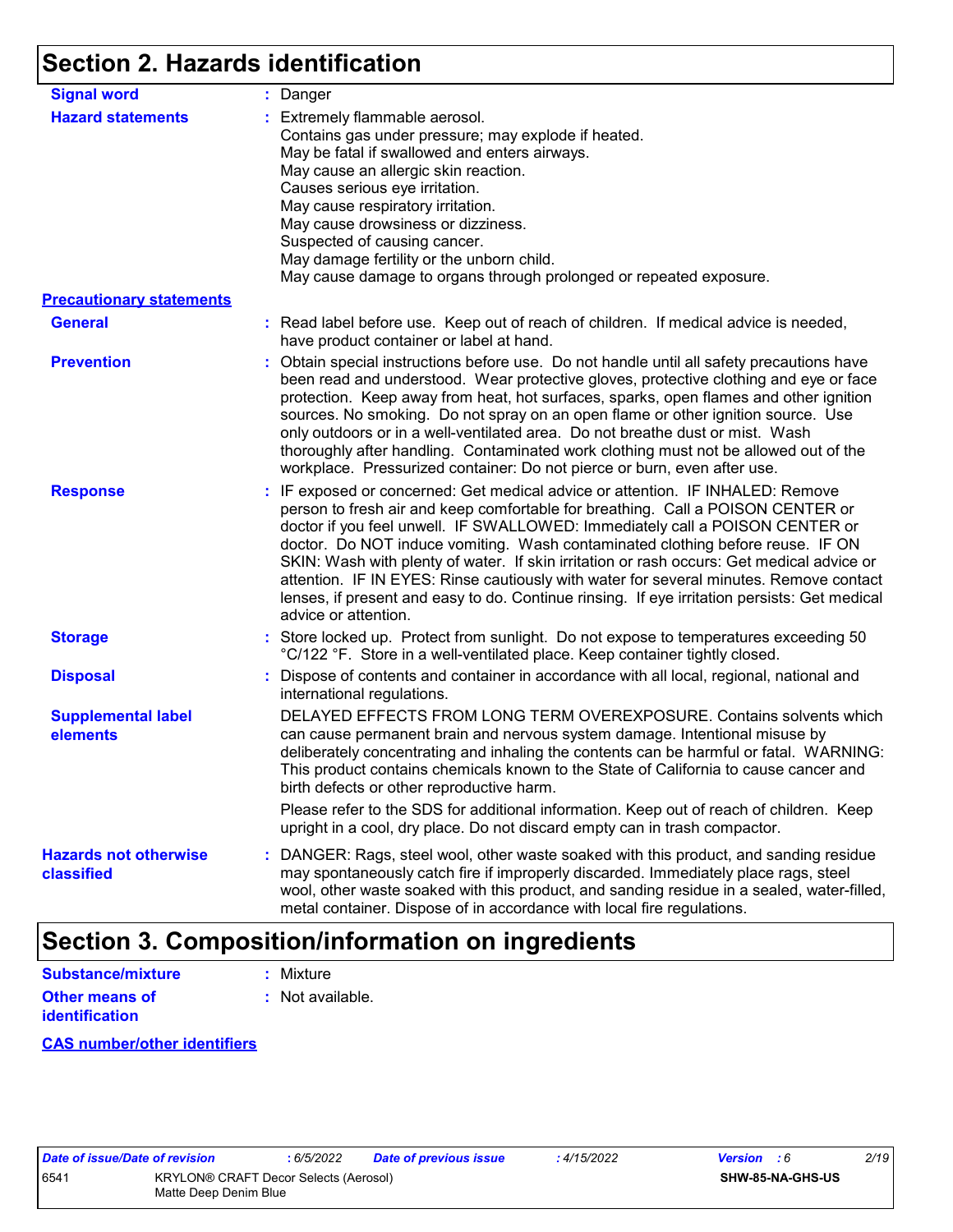## **Section 3. Composition/information on ingredients**

| <b>Ingredient name</b>               | % by weight | <b>CAS number</b> |
|--------------------------------------|-------------|-------------------|
| l Acetone                            | l≥25 - ≤50  | 67-64-1           |
| Propane                              | 210 - ≤25   | 74-98-6           |
| l Butane                             | ≤10         | 106-97-8          |
| n-Butyl Acetate                      | < 10        | 123-86-4          |
| 2-Propoxyethanol                     | $\leq 5$    | 2807-30-9         |
| Amorphous Precipitated Silica        | ≤3          | 112926-00-8       |
| 2-methoxy-1-methylethyl acetate      | ≤3          | 108-65-6          |
| l Titanium Dioxide                   | ≤1          | 13463-67-7        |
| Zirconium 2-Ethylhexanoate           | l≤0.3       | 22464-99-9        |
| Light Aromatic Hydrocarbons          | ≤0.3        | 64742-95-6        |
| Methyl Ethyl Ketoxime                | ≤0.3        | 96-29-7           |
| Cobalt 2-Ethylhexanoate              | ≤0.3        | 136-52-7          |
| Hydrotreated Heavy Petroleum Naphtha | ≤0.3        | 64742-48-9        |

Any concentration shown as a range is to protect confidentiality or is due to batch variation.

**There are no additional ingredients present which, within the current knowledge of the supplier and in the concentrations applicable, are classified and hence require reporting in this section.**

**Occupational exposure limits, if available, are listed in Section 8.**

## **Section 4. First aid measures**

|                     | <b>Description of necessary first aid measures</b>                                                                                                                                                                                                                                                                                                                                                                                                                                                                                                                                                                                                                                                                                                      |
|---------------------|---------------------------------------------------------------------------------------------------------------------------------------------------------------------------------------------------------------------------------------------------------------------------------------------------------------------------------------------------------------------------------------------------------------------------------------------------------------------------------------------------------------------------------------------------------------------------------------------------------------------------------------------------------------------------------------------------------------------------------------------------------|
| <b>Eye contact</b>  | : Immediately flush eyes with plenty of water, occasionally lifting the upper and lower<br>eyelids. Check for and remove any contact lenses. Continue to rinse for at least 10<br>minutes. Get medical attention.                                                                                                                                                                                                                                                                                                                                                                                                                                                                                                                                       |
| <b>Inhalation</b>   | : Remove victim to fresh air and keep at rest in a position comfortable for breathing. If it<br>is suspected that fumes are still present, the rescuer should wear an appropriate mask<br>or self-contained breathing apparatus. If not breathing, if breathing is irregular or if<br>respiratory arrest occurs, provide artificial respiration or oxygen by trained personnel. It<br>may be dangerous to the person providing aid to give mouth-to-mouth resuscitation.<br>Get medical attention. If necessary, call a poison center or physician. If unconscious,<br>place in recovery position and get medical attention immediately. Maintain an open<br>airway. Loosen tight clothing such as a collar, tie, belt or waistband.                    |
| <b>Skin contact</b> | : Wash with plenty of soap and water. Remove contaminated clothing and shoes. Wash<br>contaminated clothing thoroughly with water before removing it, or wear gloves.<br>Continue to rinse for at least 10 minutes. Get medical attention. In the event of any<br>complaints or symptoms, avoid further exposure. Wash clothing before reuse. Clean<br>shoes thoroughly before reuse.                                                                                                                                                                                                                                                                                                                                                                   |
| <b>Ingestion</b>    | : Get medical attention immediately. Call a poison center or physician. Wash out mouth<br>with water. Remove dentures if any. If material has been swallowed and the exposed<br>person is conscious, give small quantities of water to drink. Stop if the exposed person<br>feels sick as vomiting may be dangerous. Aspiration hazard if swallowed. Can enter<br>lungs and cause damage. Do not induce vomiting. If vomiting occurs, the head should<br>be kept low so that vomit does not enter the lungs. Never give anything by mouth to an<br>unconscious person. If unconscious, place in recovery position and get medical<br>attention immediately. Maintain an open airway. Loosen tight clothing such as a collar,<br>tie, belt or waistband. |

**Most important symptoms/effects, acute and delayed**

|                                         | <b>Potential acute health effects</b> |                                       |                                                                                                                              |            |                    |      |  |
|-----------------------------------------|---------------------------------------|---------------------------------------|------------------------------------------------------------------------------------------------------------------------------|------------|--------------------|------|--|
| <b>Eye contact</b><br><b>Inhalation</b> |                                       |                                       | : Causes serious eye irritation.                                                                                             |            |                    |      |  |
|                                         |                                       |                                       | : Can cause central nervous system (CNS) depression. May cause drowsiness or<br>dizziness. May cause respiratory irritation. |            |                    |      |  |
| <b>Skin contact</b>                     |                                       |                                       | : May cause an allergic skin reaction.                                                                                       |            |                    |      |  |
|                                         | Date of issue/Date of revision        | :6/5/2022                             | <b>Date of previous issue</b>                                                                                                | :4/15/2022 | <b>Version</b> : 6 | 3/19 |  |
| 6541                                    | Matte Deep Denim Blue                 | KRYLON® CRAFT Decor Selects (Aerosol) |                                                                                                                              |            | SHW-85-NA-GHS-US   |      |  |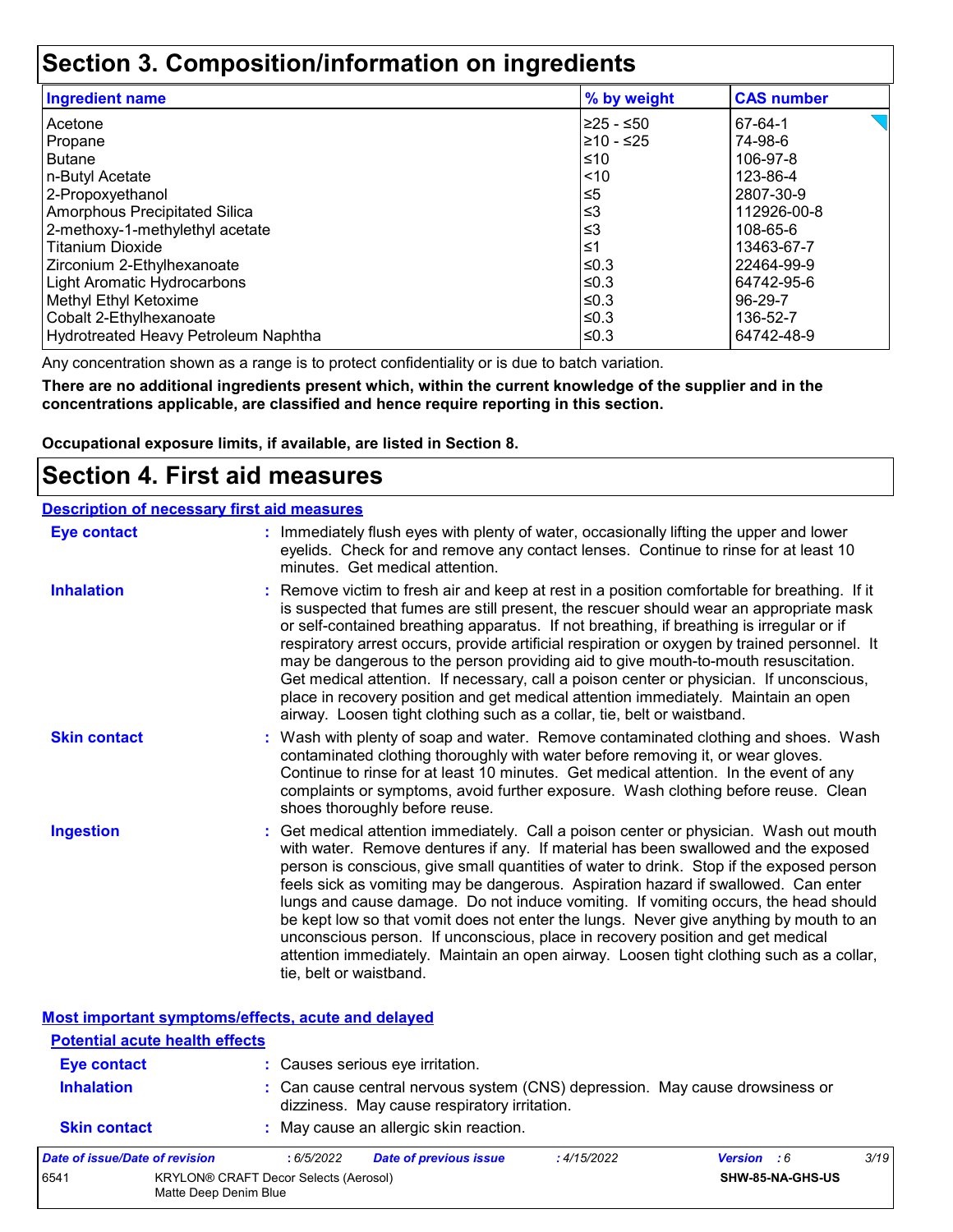# **Section 4. First aid measures**

| : Can cause central nervous system (CNS) depression. May be fatal if swallowed and<br>enters airways.<br>Over-exposure signs/symptoms                                                                                                                                                                                                                                                                           |
|-----------------------------------------------------------------------------------------------------------------------------------------------------------------------------------------------------------------------------------------------------------------------------------------------------------------------------------------------------------------------------------------------------------------|
|                                                                                                                                                                                                                                                                                                                                                                                                                 |
|                                                                                                                                                                                                                                                                                                                                                                                                                 |
| : Adverse symptoms may include the following:<br>pain or irritation<br>watering<br>redness                                                                                                                                                                                                                                                                                                                      |
| : Adverse symptoms may include the following:<br>respiratory tract irritation<br>coughing<br>nausea or vomiting<br>headache<br>drowsiness/fatigue<br>dizziness/vertigo<br>unconsciousness<br>reduced fetal weight<br>increase in fetal deaths<br>skeletal malformations                                                                                                                                         |
| : Adverse symptoms may include the following:<br>irritation<br>redness<br>reduced fetal weight<br>increase in fetal deaths<br>skeletal malformations                                                                                                                                                                                                                                                            |
| : Adverse symptoms may include the following:<br>nausea or vomiting<br>reduced fetal weight<br>increase in fetal deaths<br>skeletal malformations                                                                                                                                                                                                                                                               |
| <b>Indication of immediate medical attention and special treatment needed, if necessary</b>                                                                                                                                                                                                                                                                                                                     |
| : Treat symptomatically. Contact poison treatment specialist immediately if large<br>quantities have been ingested or inhaled.                                                                                                                                                                                                                                                                                  |
| : No specific treatment.                                                                                                                                                                                                                                                                                                                                                                                        |
| : No action shall be taken involving any personal risk or without suitable training. If it is<br>suspected that fumes are still present, the rescuer should wear an appropriate mask or<br>self-contained breathing apparatus. It may be dangerous to the person providing aid to<br>give mouth-to-mouth resuscitation. Wash contaminated clothing thoroughly with water<br>before removing it, or wear gloves. |
|                                                                                                                                                                                                                                                                                                                                                                                                                 |

**See toxicological information (Section 11)**

# **Section 5. Fire-fighting measures**

| <b>Extinguishing media</b>                           |                                                                                                                                                                                                                                                                                                                                                                                                                                                       |      |  |  |  |
|------------------------------------------------------|-------------------------------------------------------------------------------------------------------------------------------------------------------------------------------------------------------------------------------------------------------------------------------------------------------------------------------------------------------------------------------------------------------------------------------------------------------|------|--|--|--|
| <b>Suitable extinguishing</b><br>media               | : Use an extinguishing agent suitable for the surrounding fire.                                                                                                                                                                                                                                                                                                                                                                                       |      |  |  |  |
| <b>Unsuitable extinguishing</b><br>media             | : None known.                                                                                                                                                                                                                                                                                                                                                                                                                                         |      |  |  |  |
| <b>Specific hazards arising</b><br>from the chemical | : Extremely flammable aerosol. Runoff to sewer may create fire or explosion hazard. In<br>a fire or if heated, a pressure increase will occur and the container may burst, with the<br>risk of a subsequent explosion. Gas may accumulate in low or confined areas or travel<br>a considerable distance to a source of ignition and flash back, causing fire or explosion.<br>Bursting aerosol containers may be propelled from a fire at high speed. |      |  |  |  |
| Date of issue/Date of revision                       | <b>Date of previous issue</b><br>:6/5/2022<br>:4/15/2022<br><b>Version</b> : 6                                                                                                                                                                                                                                                                                                                                                                        | 4/19 |  |  |  |
| 6541<br>Matte Deep Denim Blue                        | <b>KRYLON® CRAFT Decor Selects (Aerosol)</b><br>SHW-85-NA-GHS-US                                                                                                                                                                                                                                                                                                                                                                                      |      |  |  |  |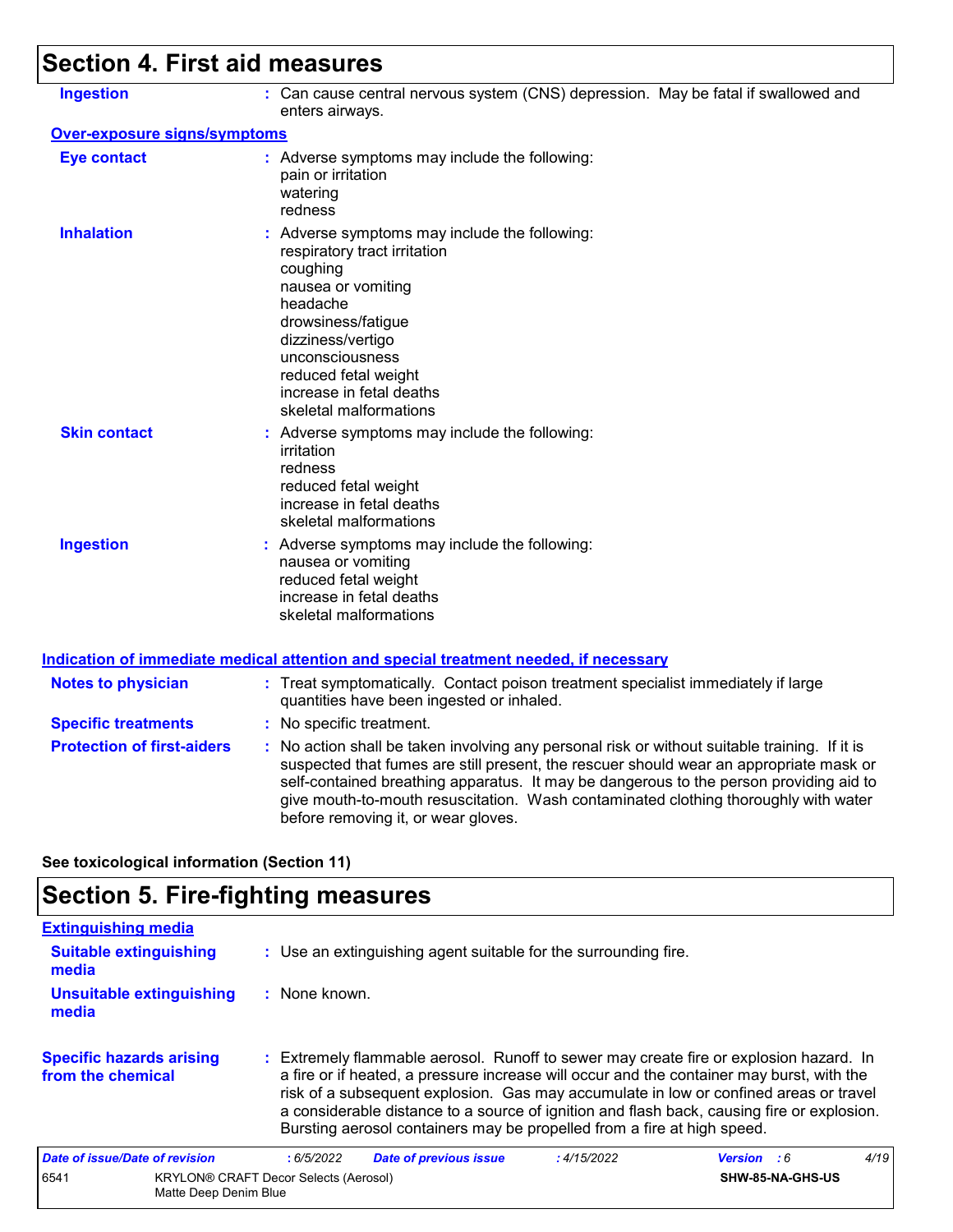## **Section 5. Fire-fighting measures**

| <b>Hazardous thermal</b><br>decomposition products       | Decomposition products may include the following materials:<br>carbon dioxide<br>carbon monoxide<br>metal oxide/oxides                                                                                                                                                                                                        |
|----------------------------------------------------------|-------------------------------------------------------------------------------------------------------------------------------------------------------------------------------------------------------------------------------------------------------------------------------------------------------------------------------|
| <b>Special protective actions</b><br>for fire-fighters   | : Promptly isolate the scene by removing all persons from the vicinity of the incident if<br>there is a fire. No action shall be taken involving any personal risk or without suitable<br>training. Move containers from fire area if this can be done without risk. Use water<br>spray to keep fire-exposed containers cool. |
| <b>Special protective</b><br>equipment for fire-fighters | Fire-fighters should wear appropriate protective equipment and self-contained breathing<br>apparatus (SCBA) with a full face-piece operated in positive pressure mode.                                                                                                                                                        |

## **Section 6. Accidental release measures**

### **Personal precautions, protective equipment and emergency procedures**

| For non-emergency<br>personnel                        |  | : No action shall be taken involving any personal risk or without suitable training.<br>Evacuate surrounding areas. Keep unnecessary and unprotected personnel from<br>entering. In the case of aerosols being ruptured, care should be taken due to the rapid<br>escape of the pressurized contents and propellant. If a large number of containers are<br>ruptured, treat as a bulk material spillage according to the instructions in the clean-up<br>section. Do not touch or walk through spilled material. Shut off all ignition sources. No<br>flares, smoking or flames in hazard area. Avoid breathing vapor or mist. Provide<br>adequate ventilation. Wear appropriate respirator when ventilation is inadequate. Put<br>on appropriate personal protective equipment. |  |  |  |
|-------------------------------------------------------|--|----------------------------------------------------------------------------------------------------------------------------------------------------------------------------------------------------------------------------------------------------------------------------------------------------------------------------------------------------------------------------------------------------------------------------------------------------------------------------------------------------------------------------------------------------------------------------------------------------------------------------------------------------------------------------------------------------------------------------------------------------------------------------------|--|--|--|
| For emergency responders                              |  | : If specialized clothing is required to deal with the spillage, take note of any information in<br>Section 8 on suitable and unsuitable materials. See also the information in "For non-<br>emergency personnel".                                                                                                                                                                                                                                                                                                                                                                                                                                                                                                                                                               |  |  |  |
| <b>Environmental precautions</b>                      |  | : Avoid dispersal of spilled material and runoff and contact with soil, waterways, drains<br>and sewers. Inform the relevant authorities if the product has caused environmental<br>pollution (sewers, waterways, soil or air).                                                                                                                                                                                                                                                                                                                                                                                                                                                                                                                                                  |  |  |  |
| Methods and materials for containment and cleaning up |  |                                                                                                                                                                                                                                                                                                                                                                                                                                                                                                                                                                                                                                                                                                                                                                                  |  |  |  |
| <b>Small spill</b>                                    |  | : Stop leak if without risk. Move containers from spill area. Use spark-proof tools and<br>explosion-proof equipment. Dilute with water and mop up if water-soluble. Alternatively,<br>or if water-insoluble, absorb with an inert dry material and place in an appropriate waste<br>disposal container. Dispose of via a licensed waste disposal contractor.                                                                                                                                                                                                                                                                                                                                                                                                                    |  |  |  |
| <b>Large spill</b>                                    |  | : Stop leak if without risk. Move containers from spill area. Use spark-proof tools and<br>explosion-proof equipment. Approach release from upwind. Prevent entry into sewers,<br>water courses, basements or confined areas. Wash spillages into an effluent treatment<br>plant or proceed as follows. Contain and collect spillage with non-combustible,<br>absorbent material e.g. sand, earth, vermiculite or diatomaceous earth and place in<br>container for disposal according to local regulations (see Section 13). Dispose of via a<br>licensed waste disposal contractor. Contaminated absorbent material may pose the<br>same hazard as the spilled product. Note: see Section 1 for emergency contact<br>information and Section 13 for waste disposal.             |  |  |  |

## **Section 7. Handling and storage**

**Precautions for safe handling**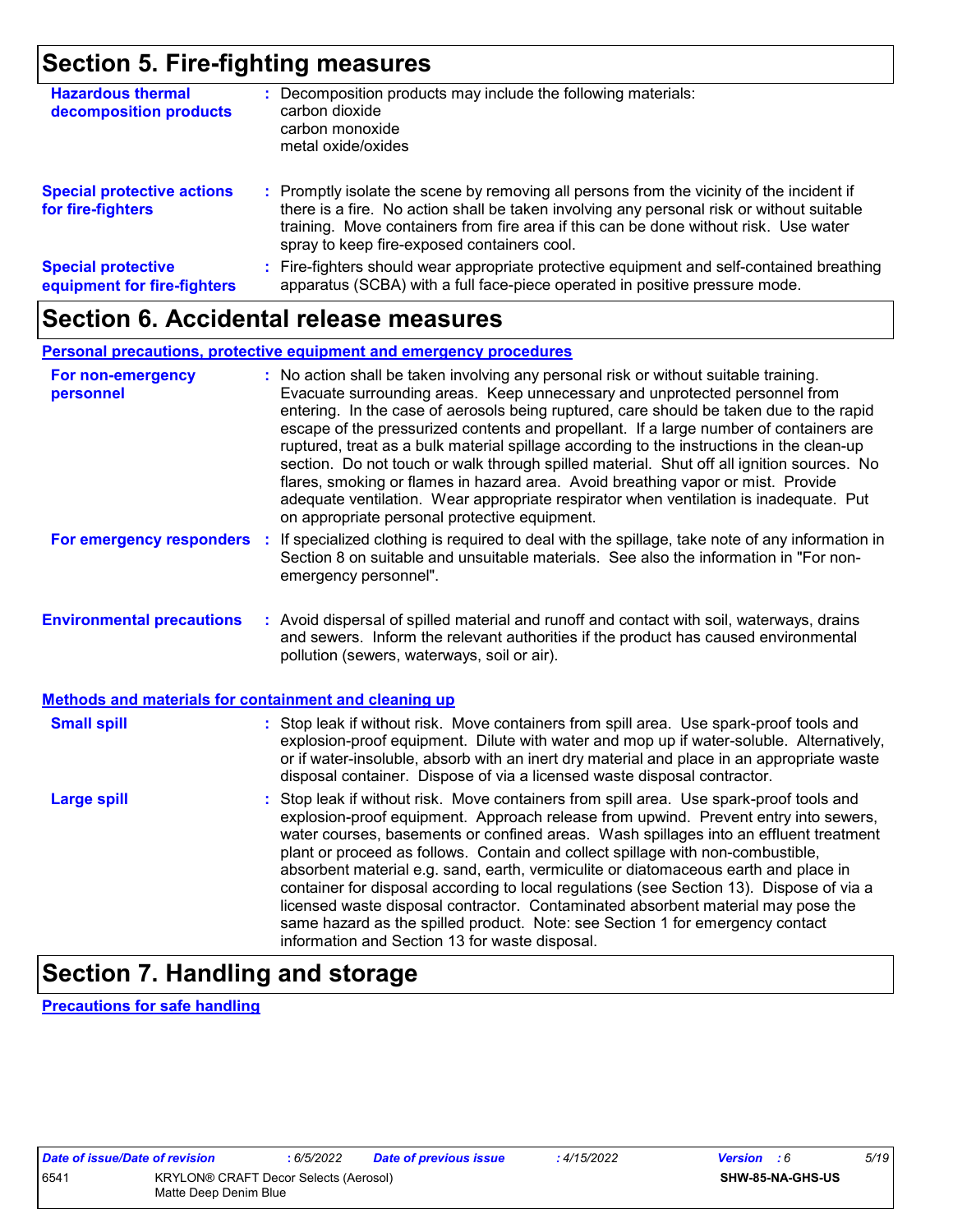# **Section 7. Handling and storage**

| <b>Protective measures</b>                                                       | : Put on appropriate personal protective equipment (see Section 8). Persons with a<br>history of skin sensitization problems should not be employed in any process in which<br>this product is used. Pressurized container: protect from sunlight and do not expose to<br>temperatures exceeding 50°C. Do not pierce or burn, even after use. Avoid exposure -<br>obtain special instructions before use. Avoid exposure during pregnancy. Do not<br>handle until all safety precautions have been read and understood. Do not get in eyes<br>or on skin or clothing. Do not breathe vapor or mist. Do not swallow. Avoid breathing<br>gas. Use only with adequate ventilation. Wear appropriate respirator when ventilation is<br>inadequate. Store and use away from heat, sparks, open flame or any other ignition<br>source. Use explosion-proof electrical (ventilating, lighting and material handling)<br>equipment. Use only non-sparking tools. Empty containers retain product residue and<br>can be hazardous. |
|----------------------------------------------------------------------------------|---------------------------------------------------------------------------------------------------------------------------------------------------------------------------------------------------------------------------------------------------------------------------------------------------------------------------------------------------------------------------------------------------------------------------------------------------------------------------------------------------------------------------------------------------------------------------------------------------------------------------------------------------------------------------------------------------------------------------------------------------------------------------------------------------------------------------------------------------------------------------------------------------------------------------------------------------------------------------------------------------------------------------|
| <b>Advice on general</b><br>occupational hygiene                                 | : Eating, drinking and smoking should be prohibited in areas where this material is<br>handled, stored and processed. Workers should wash hands and face before eating,<br>drinking and smoking. Remove contaminated clothing and protective equipment before<br>entering eating areas. See also Section 8 for additional information on hygiene<br>measures.                                                                                                                                                                                                                                                                                                                                                                                                                                                                                                                                                                                                                                                             |
| <b>Conditions for safe storage,</b><br>including any<br><b>incompatibilities</b> | : Store in accordance with local regulations. Store away from direct sunlight in a dry, cool<br>and well-ventilated area, away from incompatible materials (see Section 10) and food<br>and drink. Protect from sunlight. Store locked up. Eliminate all ignition sources. Use<br>appropriate containment to avoid environmental contamination. See Section 10 for<br>incompatible materials before handling or use.                                                                                                                                                                                                                                                                                                                                                                                                                                                                                                                                                                                                      |

## **Section 8. Exposure controls/personal protection**

## **Control parameters**

**Occupational exposure limits (OSHA United States)**

| <b>Ingredient name</b>                                                                                                 | CAS#                          | <b>Exposure limits</b>                                                                                                                                                                                                                                                                                      |
|------------------------------------------------------------------------------------------------------------------------|-------------------------------|-------------------------------------------------------------------------------------------------------------------------------------------------------------------------------------------------------------------------------------------------------------------------------------------------------------|
| Acetone                                                                                                                | 67-64-1                       | ACGIH TLV (United States, 1/2021).<br>TWA: 250 ppm 8 hours.<br>STEL: 500 ppm 15 minutes.<br>NIOSH REL (United States, 10/2020).<br>TWA: 250 ppm 10 hours.<br>TWA: 590 mg/m <sup>3</sup> 10 hours.<br>OSHA PEL (United States, 5/2018).<br>TWA: 1000 ppm 8 hours.<br>TWA: 2400 mg/m <sup>3</sup> 8 hours.    |
| Propane                                                                                                                | 74-98-6                       | NIOSH REL (United States, 10/2020).<br>TWA: 1000 ppm 10 hours.<br>TWA: 1800 mg/m <sup>3</sup> 10 hours.<br>OSHA PEL (United States, 5/2018).<br>TWA: 1000 ppm 8 hours.<br>TWA: 1800 mg/m <sup>3</sup> 8 hours.<br>ACGIH TLV (United States, 1/2021). Oxygen<br>Depletion [Asphyxiant]. Explosive potential. |
| <b>Butane</b>                                                                                                          | 106-97-8                      | NIOSH REL (United States, 10/2020).<br>TWA: 800 ppm 10 hours.<br>TWA: 1900 mg/m <sup>3</sup> 10 hours.<br>ACGIH TLV (United States, 1/2021).<br><b>Explosive potential.</b><br>STEL: 1000 ppm 15 minutes.                                                                                                   |
| n-Butyl Acetate                                                                                                        | 123-86-4                      | NIOSH REL (United States, 10/2020).<br>TWA: 150 ppm 10 hours.<br>TWA: 710 mg/m <sup>3</sup> 10 hours.<br>STEL: 200 ppm 15 minutes.                                                                                                                                                                          |
| Date of issue/Date of revision<br>: 6/5/2022<br>KRYLON® CRAFT Decor Selects (Aerosol)<br>6541<br>Matte Deep Denim Blue | <b>Date of previous issue</b> | 6/19<br>:4/15/2022<br><b>Version</b> : 6<br>SHW-85-NA-GHS-US                                                                                                                                                                                                                                                |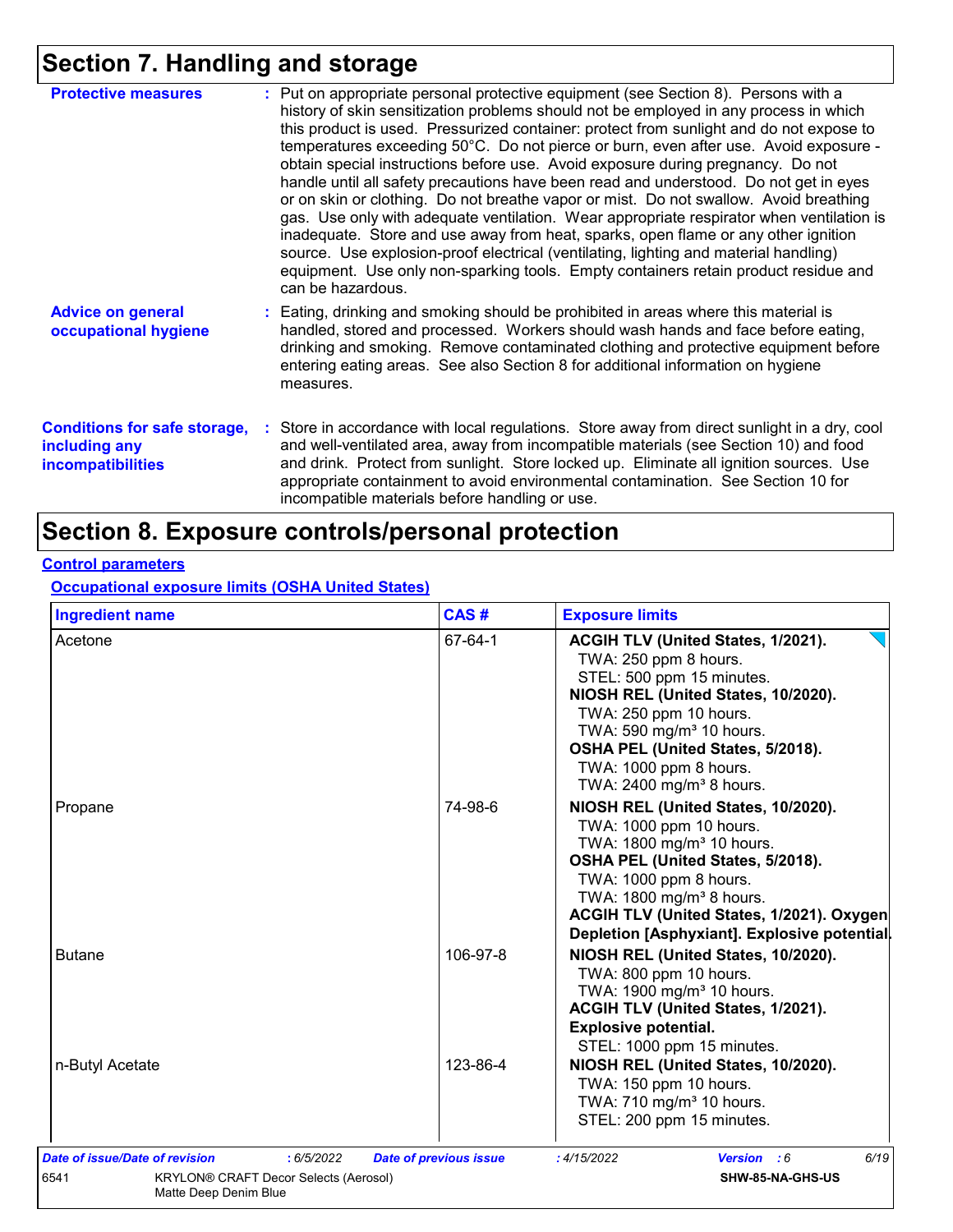# **Section 8. Exposure controls/personal protection**

|                                                             |                          | STEL: 950 mg/m <sup>3</sup> 15 minutes.<br>OSHA PEL (United States, 5/2018).<br>TWA: 150 ppm 8 hours.                                                                                                                                                                                                                                                              |
|-------------------------------------------------------------|--------------------------|--------------------------------------------------------------------------------------------------------------------------------------------------------------------------------------------------------------------------------------------------------------------------------------------------------------------------------------------------------------------|
|                                                             |                          | TWA: $710$ mg/m <sup>3</sup> 8 hours.<br>ACGIH TLV (United States, 1/2021).<br>STEL: 150 ppm 15 minutes.<br>TWA: 50 ppm 8 hours.                                                                                                                                                                                                                                   |
| 2-Propoxyethanol<br>Amorphous Precipitated Silica           | 2807-30-9<br>112926-00-8 | None.<br>NIOSH REL (United States, 10/2020).<br>TWA: 6 $mg/m3$ 10 hours.                                                                                                                                                                                                                                                                                           |
| 2-methoxy-1-methylethyl acetate                             | 108-65-6                 | OARS WEEL (United States, 1/2021).<br>TWA: 50 ppm 8 hours.                                                                                                                                                                                                                                                                                                         |
| <b>Titanium Dioxide</b>                                     | 13463-67-7               | ACGIH TLV (United States, 1/2021).<br>TWA: 10 mg/m <sup>3</sup> 8 hours.<br>OSHA PEL (United States, 5/2018).<br>TWA: 15 mg/m <sup>3</sup> 8 hours. Form: Total dust                                                                                                                                                                                               |
| Zirconium 2-Ethylhexanoate                                  | 22464-99-9               | ACGIH TLV (United States, 1/2021).<br>TWA: $5 \text{ mg/m}^3$ , (as Zr) 8 hours.<br>STEL: 10 mg/m <sup>3</sup> , (as Zr) 15 minutes.<br>NIOSH REL (United States, 10/2020).<br>TWA: $5 \text{ mg/m}^3$ , (as Zr) 10 hours.<br>STEL: 10 mg/m <sup>3</sup> , (as Zr) 15 minutes.<br>OSHA PEL (United States, 5/2018).<br>TWA: 5 mg/m <sup>3</sup> , (as Zr) 8 hours. |
| <b>Light Aromatic Hydrocarbons</b><br>Methyl Ethyl Ketoxime | 64742-95-6<br>96-29-7    | None.<br>OARS WEEL (United States, 1/2021). Skin<br>sensitizer.<br>TWA: 10 ppm 8 hours.                                                                                                                                                                                                                                                                            |
| Cobalt 2-Ethylhexanoate                                     | 136-52-7                 | ACGIH TLV (United States, 1/2021). Skin<br>sensitizer. Inhalation sensitizer.<br>TWA: 0.02 mg/m <sup>3</sup> , (as Co) 8 hours.                                                                                                                                                                                                                                    |
| Hydrotreated Heavy Petroleum Naphtha                        | 64742-48-9               | None.                                                                                                                                                                                                                                                                                                                                                              |

## **Occupational exposure limits (Canada)**

| acetone                                      | 67-64-1                       | CA Alberta Provincial (Canada, 6/2018).<br>8 hrs OEL: 1200 mg/m <sup>3</sup> 8 hours.<br>15 min OEL: 1800 mg/m <sup>3</sup> 15 minutes.<br>8 hrs OEL: 500 ppm 8 hours.<br>15 min OEL: 750 ppm 15 minutes.<br><b>CA British Columbia Provincial (Canada,</b><br>$6/2021$ ).<br>TWA: 250 ppm 8 hours.<br>STEL: 500 ppm 15 minutes.<br>CA Ontario Provincial (Canada, 6/2019).<br>TWA: 250 ppm 8 hours.<br>STEL: 500 ppm 15 minutes.<br>CA Quebec Provincial (Canada, 6/2021).<br>TWAEV: 500 ppm 8 hours.<br>TWAEV: 1190 mg/m <sup>3</sup> 8 hours.<br>STEV: 1000 ppm 15 minutes.<br>STEV: 2380 mg/m <sup>3</sup> 15 minutes.<br><b>CA Saskatchewan Provincial (Canada,</b><br>7/2013).<br>STEL: 750 ppm 15 minutes.<br>TWA: 500 ppm 8 hours. |      |
|----------------------------------------------|-------------------------------|--------------------------------------------------------------------------------------------------------------------------------------------------------------------------------------------------------------------------------------------------------------------------------------------------------------------------------------------------------------------------------------------------------------------------------------------------------------------------------------------------------------------------------------------------------------------------------------------------------------------------------------------------------------------------------------------------------------------------------------------|------|
| Date of issue/Date of revision<br>: 6/5/2022 | <b>Date of previous issue</b> | :4/15/2022<br>Version : 6                                                                                                                                                                                                                                                                                                                                                                                                                                                                                                                                                                                                                                                                                                                  | 7/19 |
|                                              |                               |                                                                                                                                                                                                                                                                                                                                                                                                                                                                                                                                                                                                                                                                                                                                            |      |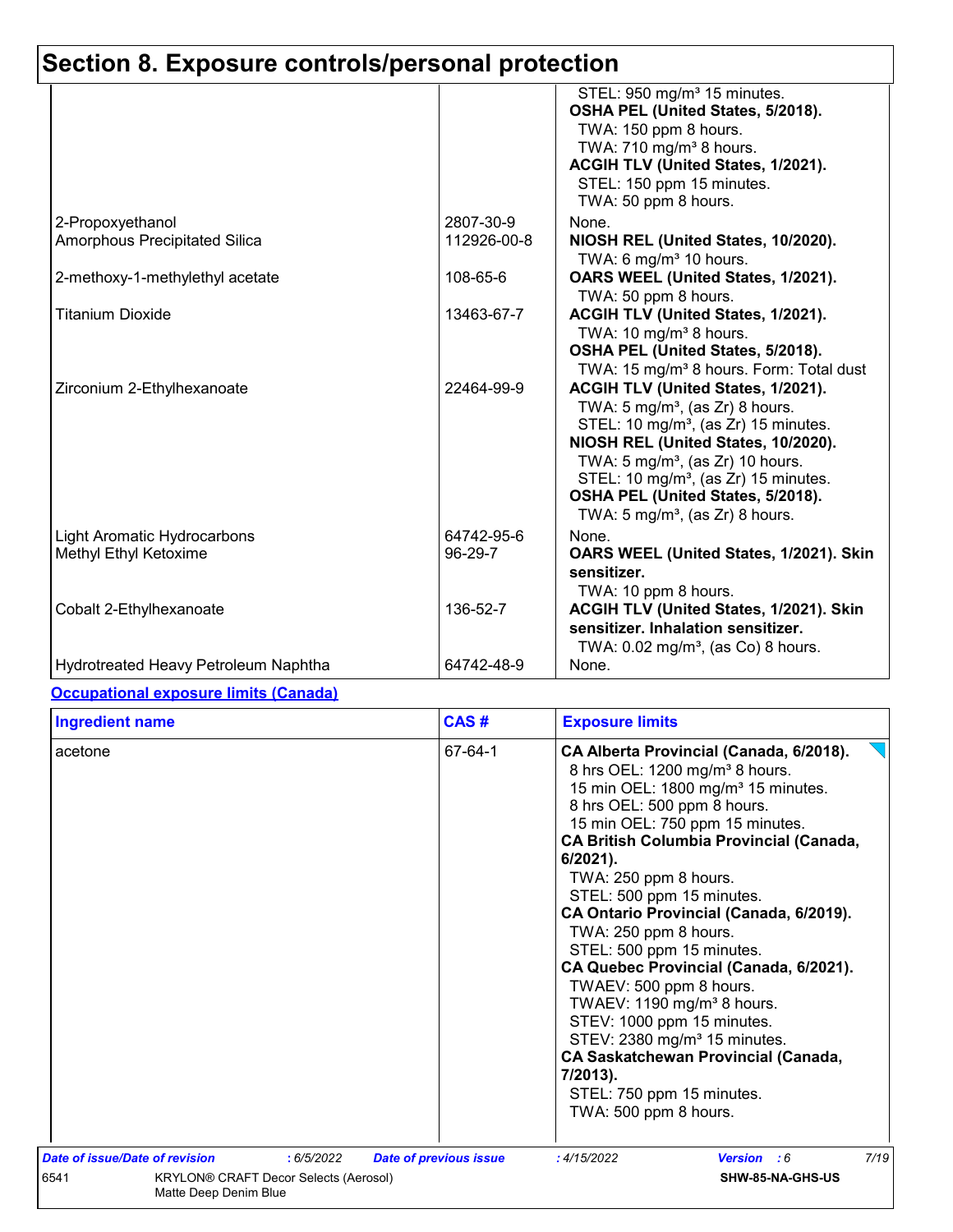| Normal propane   | 74-98-6    | CA Alberta Provincial (Canada, 6/2018).                                                                                                                                                                                                                                                                                                                                                                                                                                                                                                                                                          |
|------------------|------------|--------------------------------------------------------------------------------------------------------------------------------------------------------------------------------------------------------------------------------------------------------------------------------------------------------------------------------------------------------------------------------------------------------------------------------------------------------------------------------------------------------------------------------------------------------------------------------------------------|
|                  |            | 8 hrs OEL: 1000 ppm 8 hours.<br>CA Quebec Provincial (Canada, 6/2021).<br>TWAEV: 1000 ppm 8 hours.                                                                                                                                                                                                                                                                                                                                                                                                                                                                                               |
|                  |            | TWAEV: 1800 mg/m <sup>3</sup> 8 hours.<br><b>CA Saskatchewan Provincial (Canada,</b><br>7/2013).                                                                                                                                                                                                                                                                                                                                                                                                                                                                                                 |
|                  |            | STEL: 1250 ppm 15 minutes.<br>TWA: 1000 ppm 8 hours.                                                                                                                                                                                                                                                                                                                                                                                                                                                                                                                                             |
|                  |            | <b>CA British Columbia Provincial (Canada,</b><br>6/2021). Oxygen Depletion [Asphyxiant].<br><b>Explosive potential.</b>                                                                                                                                                                                                                                                                                                                                                                                                                                                                         |
|                  |            | CA Ontario Provincial (Canada, 6/2019).<br><b>Oxygen Depletion [Asphyxiant]. Explosive</b><br>potential.                                                                                                                                                                                                                                                                                                                                                                                                                                                                                         |
| <b>Butane</b>    | 106-97-8   | CA Alberta Provincial (Canada, 6/2018).<br>8 hrs OEL: 1000 ppm 8 hours.<br>CA Quebec Provincial (Canada, 6/2021).<br>TWAEV: 800 ppm 8 hours.<br>TWAEV: 1900 mg/m <sup>3</sup> 8 hours.<br><b>CA Saskatchewan Provincial (Canada,</b><br>7/2013).<br>STEL: 1250 ppm 15 minutes.<br>TWA: 1000 ppm 8 hours.<br><b>CA British Columbia Provincial (Canada,</b><br>6/2021). Explosive potential.<br>STEL: 1000 ppm 15 minutes.<br>CA Ontario Provincial (Canada, 6/2019).<br><b>Explosive potential.</b>                                                                                              |
| n-butyl acetate  | 123-86-4   | STEL: 1000 ppm 15 minutes.<br>CA Alberta Provincial (Canada, 6/2018).                                                                                                                                                                                                                                                                                                                                                                                                                                                                                                                            |
|                  |            | 15 min OEL: 200 ppm 15 minutes.<br>15 min OEL: 950 mg/m <sup>3</sup> 15 minutes.<br>8 hrs OEL: 150 ppm 8 hours.<br>8 hrs OEL: 713 mg/m <sup>3</sup> 8 hours.<br><b>CA Saskatchewan Provincial (Canada,</b><br>7/2013).<br>STEL: 200 ppm 15 minutes.<br>TWA: 150 ppm 8 hours.<br>CA Ontario Provincial (Canada, 6/2019).<br>STEL: 150 ppm 15 minutes.<br>TWA: 50 ppm 8 hours.<br><b>CA British Columbia Provincial (Canada,</b><br>6/2021).<br>STEL: 150 ppm 15 minutes.<br>TWA: 50 ppm 8 hours.<br>CA Quebec Provincial (Canada, 6/2021).<br>STEV: 150 ppm 15 minutes.<br>TWAEV: 50 ppm 8 hours. |
| 2-Propoxyethanol | 2807-30-9  | CA Ontario Provincial (Canada, 6/2019).<br>Absorbed through skin.<br>TWA: 110 mg/m <sup>3</sup> 8 hours.<br>TWA: 25 ppm 8 hours.                                                                                                                                                                                                                                                                                                                                                                                                                                                                 |
| Titanium dioxide | 13463-67-7 | <b>CA British Columbia Provincial (Canada,</b><br>$6/2021$ ).<br>TWA: 10 mg/m <sup>3</sup> 8 hours. Form: Total dust                                                                                                                                                                                                                                                                                                                                                                                                                                                                             |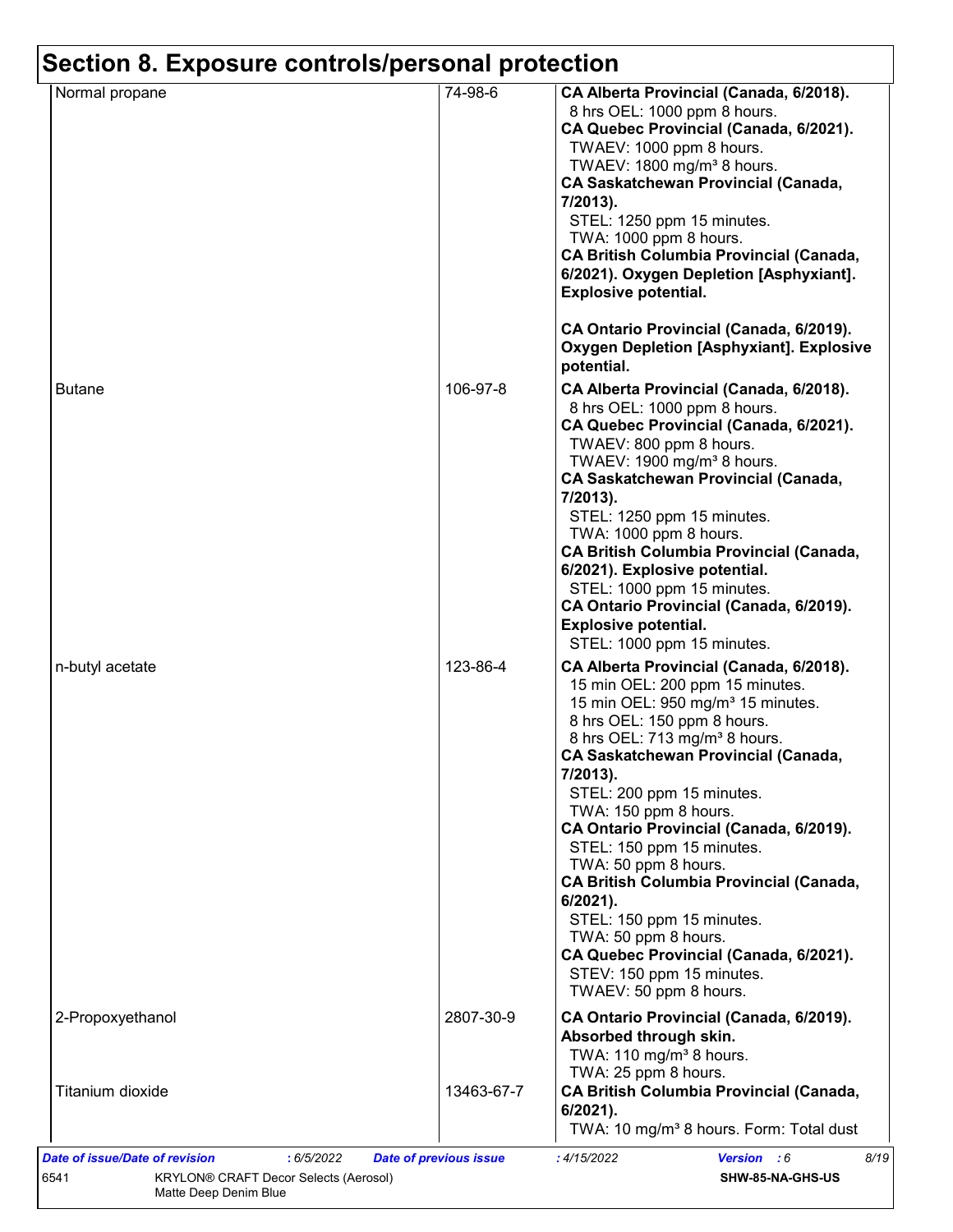# **Section 8. Exposure controls/personal protection**

|                            |            | TWA: 3 mg/m <sup>3</sup> 8 hours. Form: respirable<br>fraction<br>CA Quebec Provincial (Canada, 6/2021).<br>TWAEV: 10 mg/m <sup>3</sup> 8 hours. Form: Total dust.<br>CA Alberta Provincial (Canada, 6/2018).<br>8 hrs OEL: 10 mg/m <sup>3</sup> 8 hours.<br>CA Ontario Provincial (Canada, 6/2019).<br>TWA: 10 mg/m <sup>3</sup> 8 hours.<br><b>CA Saskatchewan Provincial (Canada,</b><br>7/2013).<br>STEL: 20 mg/m <sup>3</sup> 15 minutes.<br>TWA: 10 mg/m <sup>3</sup> 8 hours.                                                                                                                              |
|----------------------------|------------|-------------------------------------------------------------------------------------------------------------------------------------------------------------------------------------------------------------------------------------------------------------------------------------------------------------------------------------------------------------------------------------------------------------------------------------------------------------------------------------------------------------------------------------------------------------------------------------------------------------------|
| Zirconium 2-Ethylhexanoate | 22464-99-9 | CA Alberta Provincial (Canada, 6/2018).<br>8 hrs OEL: 5 mg/m <sup>3</sup> , (as Zr) 8 hours.<br>15 min OEL: 10 mg/m <sup>3</sup> , (as Zr) 15 minutes.<br><b>CA British Columbia Provincial (Canada,</b><br>6/2021).<br>TWA: $5 \text{ mg/m}^3$ , (as Zr) 8 hours.<br>STEL: 10 mg/m <sup>3</sup> , (as Zr) 15 minutes.<br>CA Quebec Provincial (Canada, 6/2021).<br>TWAEV: $5 \text{ mg/m}^3$ , (as Zr) 8 hours.<br>STEV: 10 mg/m <sup>3</sup> , (as Zr) 15 minutes.<br>CA Ontario Provincial (Canada, 6/2019).<br>STEL: 10 mg/m <sup>3</sup> , (as Zr) 15 minutes.<br>TWA: $5 \text{ mg/m}^3$ , (as Zr) 8 hours. |
| Methyl Ethyl Ketoxime      | 96-29-7    | OARS WEEL (United States, 1/2021). Skin<br>sensitizer.<br>TWA: 10 ppm 8 hours.                                                                                                                                                                                                                                                                                                                                                                                                                                                                                                                                    |
| Cobalt 2-Ethylhexanoate    | 136-52-7   | <b>CA British Columbia Provincial (Canada,</b><br>6/2021). Skin sensitizer. Inhalation<br>sensitizer.<br>TWA: 0.02 mg/m <sup>3</sup> , (as Co, Total) 8 hours.<br>CA Quebec Provincial (Canada, 6/2021).<br>Skin sensitizer.<br>TWAEV: 0.02 mg/m <sup>3</sup> , (as Co) 8 hours.<br>CA Ontario Provincial (Canada, 6/2019).<br>TWA: $0.02$ mg/m <sup>3</sup> , (as Co) 8 hours.<br><b>CA Saskatchewan Provincial (Canada,</b><br>7/2013).<br>STEL: 0.06 mg/m <sup>3</sup> , (measured as Co) 15<br>minutes.<br>TWA: 0.02 mg/m <sup>3</sup> , (measured as Co) 8<br>hours.                                         |

#### **Occupational exposure limits (Mexico)**

|                                                                               |           | CAS#                          | <b>Exposure limits</b>                                                                    |                                     |      |
|-------------------------------------------------------------------------------|-----------|-------------------------------|-------------------------------------------------------------------------------------------|-------------------------------------|------|
| Acetone                                                                       |           | 67-64-1                       | NOM-010-STPS-2014 (Mexico, 4/2016).<br>TWA: 500 ppm 8 hours.<br>STEL: 750 ppm 15 minutes. |                                     |      |
| Propane                                                                       |           | 74-98-6                       | TWA: 1000 ppm 8 hours.                                                                    | NOM-010-STPS-2014 (Mexico, 4/2016). |      |
| <b>Butane</b>                                                                 |           | 106-97-8                      | TWA: 1000 ppm 8 hours.                                                                    | NOM-010-STPS-2014 (Mexico, 4/2016). |      |
| n-Butyl Acetate                                                               |           | 123-86-4                      | TWA: 150 ppm 8 hours.<br>STEL: 200 ppm 15 minutes.                                        | NOM-010-STPS-2014 (Mexico, 4/2016). |      |
| Date of issue/Date of revision                                                | :6/5/2022 | <b>Date of previous issue</b> | :4/15/2022                                                                                | <b>Version</b> : 6                  | 9/19 |
| 6541<br><b>KRYLON® CRAFT Decor Selects (Aerosol)</b><br>Matte Deep Denim Blue |           |                               |                                                                                           | SHW-85-NA-GHS-US                    |      |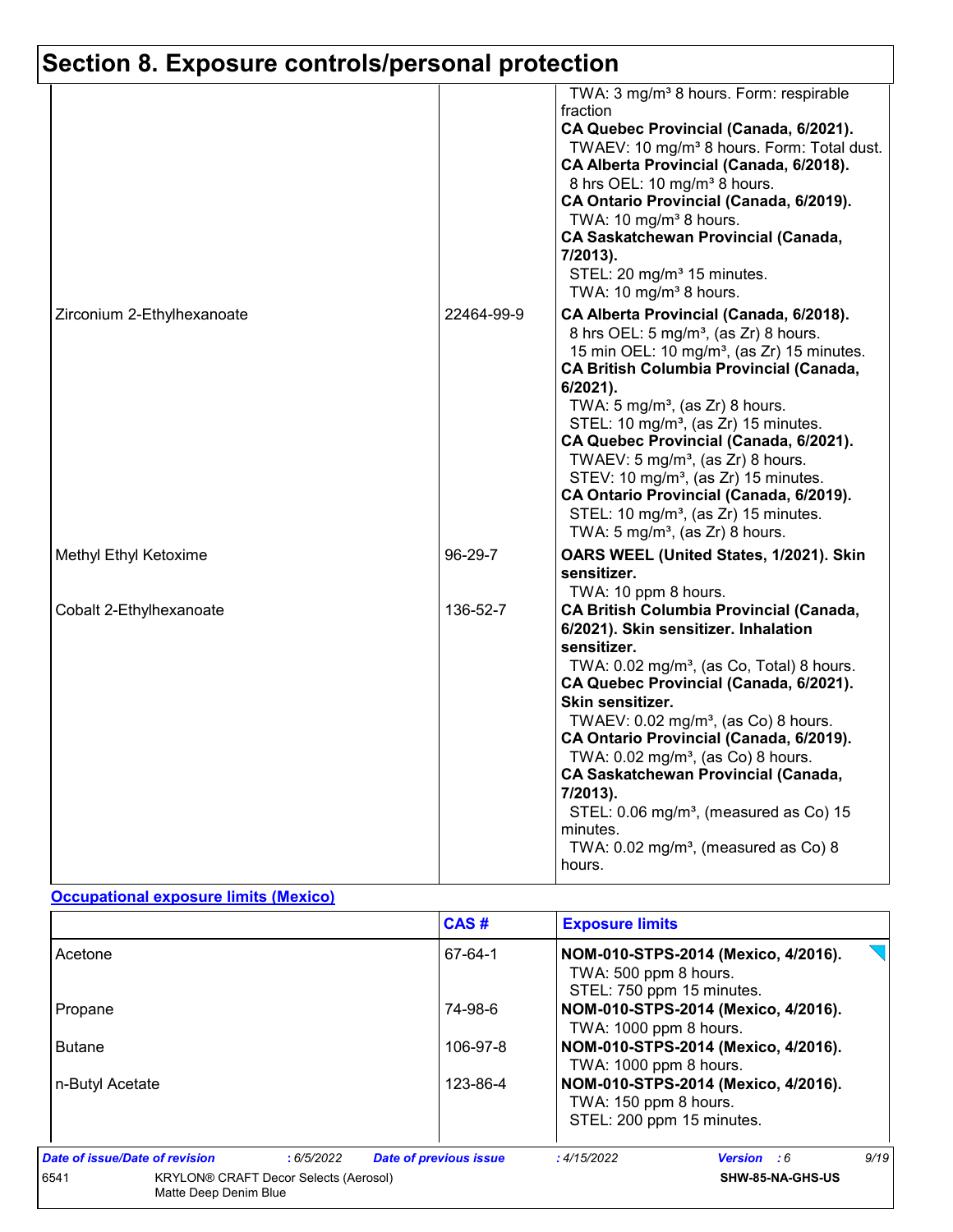| Section 8. Exposure controls/personal protection  |                                                             |                                                        |            |                                                                                                                                                                                                                                                                                                                                                                                                                                                                                                                                                                                                                        |
|---------------------------------------------------|-------------------------------------------------------------|--------------------------------------------------------|------------|------------------------------------------------------------------------------------------------------------------------------------------------------------------------------------------------------------------------------------------------------------------------------------------------------------------------------------------------------------------------------------------------------------------------------------------------------------------------------------------------------------------------------------------------------------------------------------------------------------------------|
| Zirconium 2-Ethylhexanoate                        |                                                             |                                                        | 22464-99-9 | NOM-010-STPS-2014 (Mexico, 4/2016).<br>TWA: $5 \text{ mg/m}^3$ , (as Zr) 8 hours.<br>STEL: 10 mg/m <sup>3</sup> , (as Zr) 15 minutes.                                                                                                                                                                                                                                                                                                                                                                                                                                                                                  |
| Cobalt 2-Ethylhexanoate                           |                                                             |                                                        | 136-52-7   | NOM-010-STPS-2014 (Mexico, 4/2016).<br>TWA: 0.02 mg/m <sup>3</sup> , (as Co) 8 hours.                                                                                                                                                                                                                                                                                                                                                                                                                                                                                                                                  |
| <b>Appropriate engineering</b><br><b>controls</b> |                                                             | ventilation equipment.                                 |            | : Use only with adequate ventilation. Use process enclosures, local exhaust ventilation or<br>other engineering controls to keep worker exposure to airborne contaminants below any<br>recommended or statutory limits. The engineering controls also need to keep gas,<br>vapor or dust concentrations below any lower explosive limits. Use explosion-proof                                                                                                                                                                                                                                                          |
| <b>Environmental exposure</b><br>controls         | will be necessary to reduce emissions to acceptable levels. |                                                        |            | Emissions from ventilation or work process equipment should be checked to ensure<br>they comply with the requirements of environmental protection legislation. In some<br>cases, fume scrubbers, filters or engineering modifications to the process equipment                                                                                                                                                                                                                                                                                                                                                         |
| <b>Individual protection measures</b>             |                                                             |                                                        |            |                                                                                                                                                                                                                                                                                                                                                                                                                                                                                                                                                                                                                        |
| <b>Hygiene measures</b>                           |                                                             | showers are close to the workstation location.         |            | Wash hands, forearms and face thoroughly after handling chemical products, before<br>eating, smoking and using the lavatory and at the end of the working period.<br>Appropriate techniques should be used to remove potentially contaminated clothing.<br>Contaminated work clothing should not be allowed out of the workplace. Wash<br>contaminated clothing before reusing. Ensure that eyewash stations and safety                                                                                                                                                                                                |
| <b>Eye/face protection</b>                        |                                                             |                                                        |            | Safety eyewear complying with an approved standard should be used when a risk<br>assessment indicates this is necessary to avoid exposure to liquid splashes, mists,<br>gases or dusts. If contact is possible, the following protection should be worn, unless<br>the assessment indicates a higher degree of protection: chemical splash goggles.                                                                                                                                                                                                                                                                    |
| <b>Skin protection</b>                            |                                                             |                                                        |            |                                                                                                                                                                                                                                                                                                                                                                                                                                                                                                                                                                                                                        |
| <b>Hand protection</b>                            |                                                             |                                                        |            | : Chemical-resistant, impervious gloves complying with an approved standard should be<br>worn at all times when handling chemical products if a risk assessment indicates this is<br>necessary. Considering the parameters specified by the glove manufacturer, check<br>during use that the gloves are still retaining their protective properties. It should be<br>noted that the time to breakthrough for any glove material may be different for different<br>glove manufacturers. In the case of mixtures, consisting of several substances, the<br>protection time of the gloves cannot be accurately estimated. |
| <b>Body protection</b>                            |                                                             | should include anti-static overalls, boots and gloves. |            | Personal protective equipment for the body should be selected based on the task being<br>performed and the risks involved and should be approved by a specialist before<br>handling this product. When there is a risk of ignition from static electricity, wear anti-<br>static protective clothing. For the greatest protection from static discharges, clothing                                                                                                                                                                                                                                                     |
| <b>Other skin protection</b>                      |                                                             | specialist before handling this product.               |            | Appropriate footwear and any additional skin protection measures should be selected<br>based on the task being performed and the risks involved and should be approved by a                                                                                                                                                                                                                                                                                                                                                                                                                                            |
| <b>Respiratory protection</b>                     |                                                             | aspects of use.                                        |            | : Based on the hazard and potential for exposure, select a respirator that meets the<br>appropriate standard or certification. Respirators must be used according to a<br>respiratory protection program to ensure proper fitting, training, and other important                                                                                                                                                                                                                                                                                                                                                       |

## **Section 9. Physical and chemical properties**

The conditions of measurement of all properties are at standard temperature and pressure unless otherwise indicated.

| <b>Appearance</b>                                                             |                                |                               |                               |                  |                    |       |
|-------------------------------------------------------------------------------|--------------------------------|-------------------------------|-------------------------------|------------------|--------------------|-------|
| <b>Physical state</b><br><b>Color</b>                                         |                                | $:$ Liquid.<br>Not available. |                               |                  |                    |       |
|                                                                               |                                |                               |                               |                  |                    |       |
|                                                                               | Date of issue/Date of revision | :6/5/2022                     | <b>Date of previous issue</b> | :4/15/2022       | <b>Version</b> : 6 | 10/19 |
| <b>KRYLON® CRAFT Decor Selects (Aerosol)</b><br>6541<br>Matte Deep Denim Blue |                                |                               |                               | SHW-85-NA-GHS-US |                    |       |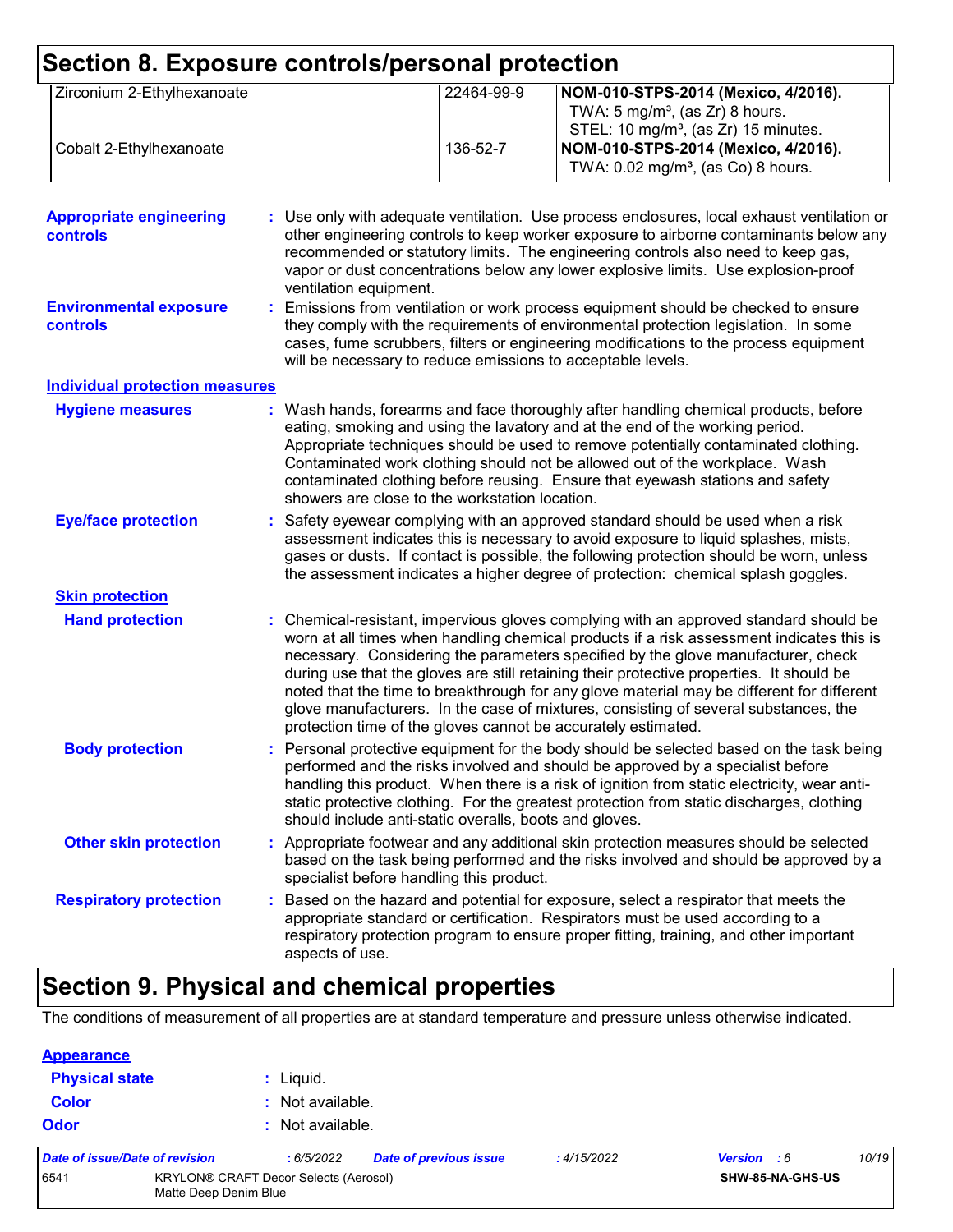## **Section 9. Physical and chemical properties**

| <b>Odor threshold</b>                                             | : Not available.                                               |
|-------------------------------------------------------------------|----------------------------------------------------------------|
| pH                                                                | : Not applicable.                                              |
| <b>Melting point/freezing point</b>                               | : Not available.                                               |
| <b>Boiling point, initial boiling</b><br>point, and boiling range | : Not available.                                               |
| <b>Flash point</b>                                                | : Closed cup: -29°C (-20.2°F) [Pensky-Martens Closed Cup]      |
| <b>Evaporation rate</b>                                           | $: 5.6$ (butyl acetate = 1)                                    |
| <b>Flammability</b>                                               | : Not available.                                               |
| <b>Lower and upper explosion</b><br>limit/flammability limit      | : Lower: 1.26%<br>Upper: 15.8%                                 |
| <b>Vapor pressure</b>                                             | : $101.3$ kPa (760 mm Hg)                                      |
| <b>Relative vapor density</b>                                     | : $1.55$ [Air = 1]                                             |
| <b>Relative density</b>                                           | : 0.75                                                         |
| <b>Solubility</b>                                                 | : Not available.                                               |
| <b>Partition coefficient: n-</b><br>octanol/water                 | : Not applicable.                                              |
| <b>Auto-ignition temperature</b>                                  | : Not available.                                               |
| <b>Decomposition temperature</b>                                  | : Not available.                                               |
| <b>Viscosity</b>                                                  | Kinematic (40°C (104°F)): <20.5 mm <sup>2</sup> /s (<20.5 cSt) |
| <b>Molecular weight</b>                                           | Not applicable.                                                |
| <b>Aerosol product</b>                                            |                                                                |
| <b>Type of aerosol</b>                                            | : Spray                                                        |
| <b>Heat of combustion</b>                                         | $: 27.388$ kJ/g                                                |

## **Section 10. Stability and reactivity**

| <b>Reactivity</b>                            | : No specific test data related to reactivity available for this product or its ingredients.              |
|----------------------------------------------|-----------------------------------------------------------------------------------------------------------|
| <b>Chemical stability</b>                    | : The product is stable.                                                                                  |
| <b>Possibility of hazardous</b><br>reactions | : Under normal conditions of storage and use, hazardous reactions will not occur.                         |
| <b>Conditions to avoid</b>                   | : Avoid all possible sources of ignition (spark or flame).                                                |
| <b>Incompatible materials</b>                | : No specific data.                                                                                       |
| <b>Hazardous decomposition</b><br>products   | : Under normal conditions of storage and use, hazardous decomposition products should<br>not be produced. |

# **Section 11. Toxicological information**

**Acute toxicity Information on toxicological effects**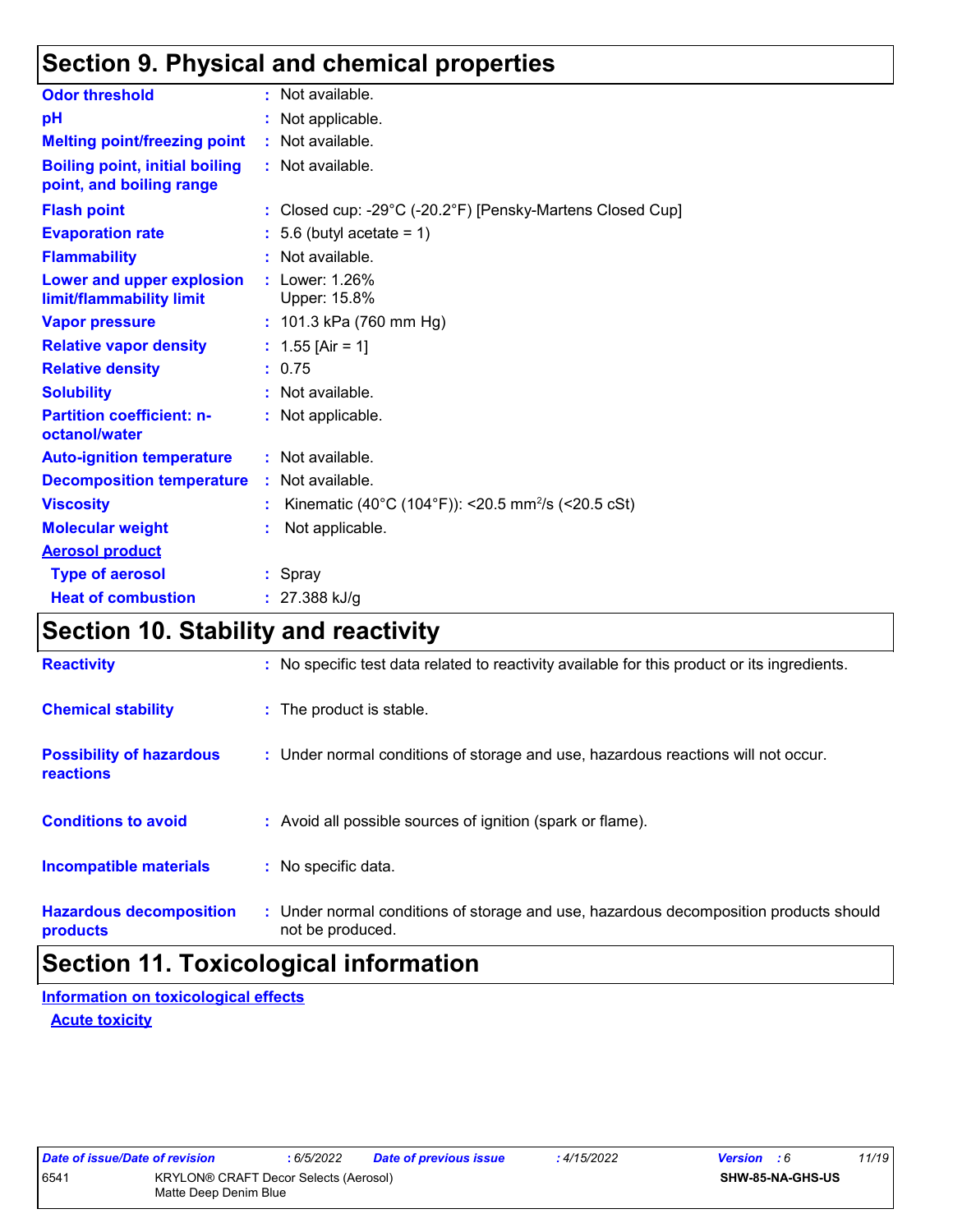| <b>Product/ingredient name</b> | <b>Result</b>                | <b>Species</b> | <b>Dose</b>              | <b>Exposure</b> |
|--------------------------------|------------------------------|----------------|--------------------------|-----------------|
| Acetone                        | LD50 Oral                    | Rat            | 5800 mg/kg               |                 |
| <b>Butane</b>                  | <b>LC50 Inhalation Vapor</b> | Rat            | 658000 mg/m <sup>3</sup> | 4 hours         |
| n-Butyl Acetate                | LD50 Dermal                  | Rabbit         | >17600 mg/kg             |                 |
|                                | LD50 Oral                    | Rat            | 10768 mg/kg              |                 |
| 2-Propoxyethanol               | LD50 Oral                    | Rat            | 3089 mg/kg               |                 |
| 2-methoxy-1-methylethyl        | LD50 Dermal                  | Rabbit         | $>5$ g/kg                |                 |
| acetate                        |                              |                |                          |                 |
|                                | LD50 Oral                    | Rat            | 8532 mg/kg               |                 |
| Zirconium 2-Ethylhexanoate     | LD50 Dermal                  | Rabbit         | $>5$ g/kg                |                 |
|                                | LD50 Oral                    | Rat            | $>5$ g/kg                |                 |
| Light Aromatic Hydrocarbons    | LD50 Oral                    | Rat            | 8400 mg/kg               |                 |
| Methyl Ethyl Ketoxime          | LD50 Oral                    | Rat            | 930 mg/kg                |                 |
| Cobalt 2-Ethylhexanoate        | LD50 Dermal                  | Rabbit         | $>5$ g/kg                |                 |
|                                | LD50 Oral                    | Rat            | $1.22$ g/kg              |                 |
| <b>Hydrotreated Heavy</b>      | <b>LC50 Inhalation Vapor</b> | Rat            | 8500 mg/m <sup>3</sup>   | 4 hours         |
| Petroleum Naphtha              |                              |                |                          |                 |
|                                | LD50 Oral                    | Rat            | $>6$ g/kg                |                 |

#### **Irritation/Corrosion**

| <b>Product/ingredient name</b> | <b>Result</b>            | <b>Species</b> | <b>Score</b> | <b>Exposure</b> | <b>Observation</b> |
|--------------------------------|--------------------------|----------------|--------------|-----------------|--------------------|
| Acetone                        | Eyes - Mild irritant     | Human          |              | 186300 ppm      |                    |
|                                | Eyes - Mild irritant     | Rabbit         |              | $10$ uL         |                    |
|                                | Eyes - Moderate irritant | Rabbit         |              | 24 hours 20     |                    |
|                                |                          |                |              | mg              |                    |
|                                | Eyes - Severe irritant   | Rabbit         |              | $20 \, mg$      |                    |
|                                | Skin - Mild irritant     | Rabbit         |              | 24 hours 500    |                    |
|                                |                          |                |              | mg              |                    |
|                                | Skin - Mild irritant     | Rabbit         |              | 395 mg          |                    |
| n-Butyl Acetate                | Eyes - Moderate irritant | Rabbit         |              | 100 mg          |                    |
|                                | Skin - Moderate irritant | Rabbit         |              | 24 hours 500    |                    |
|                                |                          |                |              | mg              |                    |
| 2-Propoxyethanol               | Eyes - Severe irritant   | Rabbit         |              | 24 hours 750    |                    |
|                                |                          |                |              | ug              |                    |
|                                | Eyes - Severe irritant   | Rabbit         |              | $100$ mg        |                    |
|                                | Skin - Mild irritant     | Guinea pig     |              | 500 mg          |                    |
|                                | Skin - Mild irritant     | Rabbit         |              | 24 hours 500    |                    |
|                                |                          |                |              | mg              |                    |
| <b>Titanium Dioxide</b>        | Skin - Mild irritant     | Human          |              | 72 hours 300    |                    |
|                                |                          |                |              | ug I            |                    |
| Light Aromatic Hydrocarbons    | Eyes - Mild irritant     | Rabbit         |              | 24 hours 100    | $\overline{a}$     |
|                                |                          |                |              | uL              |                    |
| Methyl Ethyl Ketoxime          | Eyes - Severe irritant   | Rabbit         |              | 100 uL          |                    |

#### **Sensitization**

Not available.

#### **Mutagenicity**

Not available.

#### **Carcinogenicity**

Not available.

## **Classification**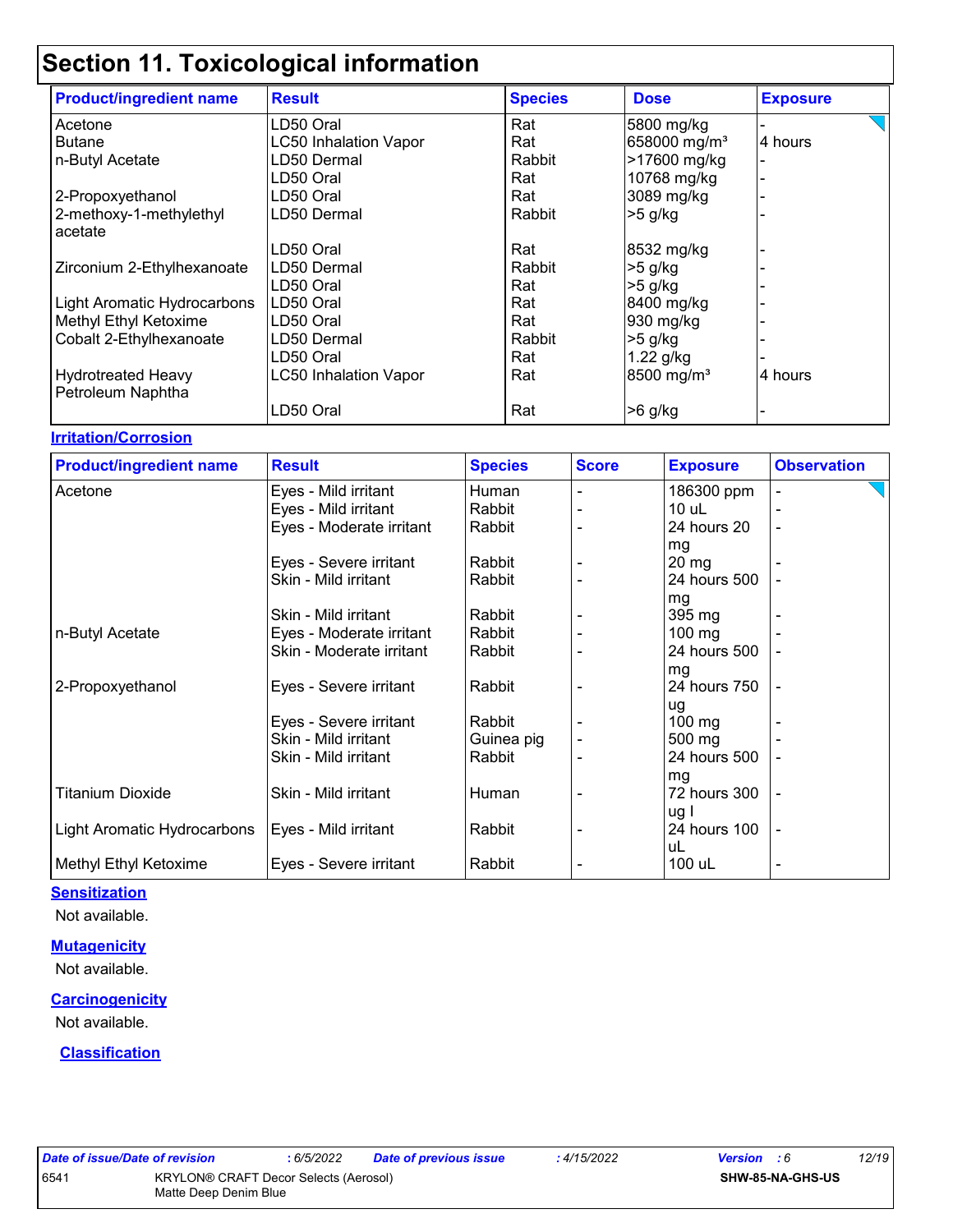| <b>Product/ingredient name</b>                     | <b>OSHA</b>              | <b>IARC</b> | <b>NTP</b>                                       |  |
|----------------------------------------------------|--------------------------|-------------|--------------------------------------------------|--|
| Amorphous Precipitated<br>Silica                   |                          |             |                                                  |  |
| <b>Titanium Dioxide</b><br>Cobalt 2-Ethylhexanoate | $\overline{\phantom{a}}$ | 2Β<br>2B    | Reasonably anticipated to be a human carcinogen. |  |

## **Reproductive toxicity**

Not available.

## **Teratogenicity**

Not available.

## **Specific target organ toxicity (single exposure)**

| <b>Name</b>                          | <b>Category</b> | <b>Route of</b><br>exposure | <b>Target organs</b>            |
|--------------------------------------|-----------------|-----------------------------|---------------------------------|
| Acetone                              | Category 3      |                             | Respiratory tract<br>irritation |
|                                      | Category 3      |                             | Narcotic effects                |
| Propane                              | Category 3      |                             | Respiratory tract<br>irritation |
|                                      | Category 3      |                             | Narcotic effects                |
| <b>Butane</b>                        | Category 3      |                             | Respiratory tract<br>irritation |
|                                      | Category 3      |                             | Narcotic effects                |
| n-Butyl Acetate                      | Category 3      |                             | Narcotic effects                |
| 2-Propoxyethanol                     | Category 3      |                             | Respiratory tract<br>irritation |
|                                      | Category 3      |                             | Narcotic effects                |
| 2-methoxy-1-methylethyl acetate      | Category 3      |                             | Narcotic effects                |
| Light Aromatic Hydrocarbons          | Category 3      |                             | Respiratory tract<br>irritation |
|                                      | Category 3      |                             | Narcotic effects                |
| Methyl Ethyl Ketoxime                | Category 1      |                             | upper respiratory<br>tract      |
|                                      | Category 3      |                             | Narcotic effects                |
| Hydrotreated Heavy Petroleum Naphtha | Category 3      |                             | Respiratory tract<br>irritation |
|                                      | Category 3      |                             | Narcotic effects                |

#### **Specific target organ toxicity (repeated exposure)**

| <b>Name</b>                          | <b>Category</b> | <b>Route of</b><br>exposure | <b>Target organs</b> |
|--------------------------------------|-----------------|-----------------------------|----------------------|
| Acetone                              | Category 2      |                             |                      |
| Propane                              | Category 2      |                             |                      |
| Butane                               | Category 2      | $\blacksquare$              |                      |
| 2-Propoxyethanol                     | Category 2      |                             |                      |
| Light Aromatic Hydrocarbons          | Category 2      |                             |                      |
| Methyl Ethyl Ketoxime                | Category 2      |                             | blood system         |
| Hydrotreated Heavy Petroleum Naphtha | Category 2      | $\overline{\phantom{0}}$    |                      |

#### **Aspiration hazard**

| <b>Name</b>                          | <b>Result</b>                         |
|--------------------------------------|---------------------------------------|
| Propane                              | <b>ASPIRATION HAZARD - Category 1</b> |
| l Butane                             | <b>ASPIRATION HAZARD - Category 1</b> |
| Light Aromatic Hydrocarbons          | <b>ASPIRATION HAZARD - Category 1</b> |
| Hydrotreated Heavy Petroleum Naphtha | <b>ASPIRATION HAZARD - Category 1</b> |

| Date of issue/Date of revision |                                       | : 6/5/2022 | <b>Date of previous issue</b> | 4/15/2022 | <b>Version</b> : 6      | 13/19 |
|--------------------------------|---------------------------------------|------------|-------------------------------|-----------|-------------------------|-------|
| 6541                           | KRYLON® CRAFT Decor Selects (Aerosol) |            |                               |           | <b>SHW-85-NA-GHS-US</b> |       |
|                                | Matte Deep Denim Blue                 |            |                               |           |                         |       |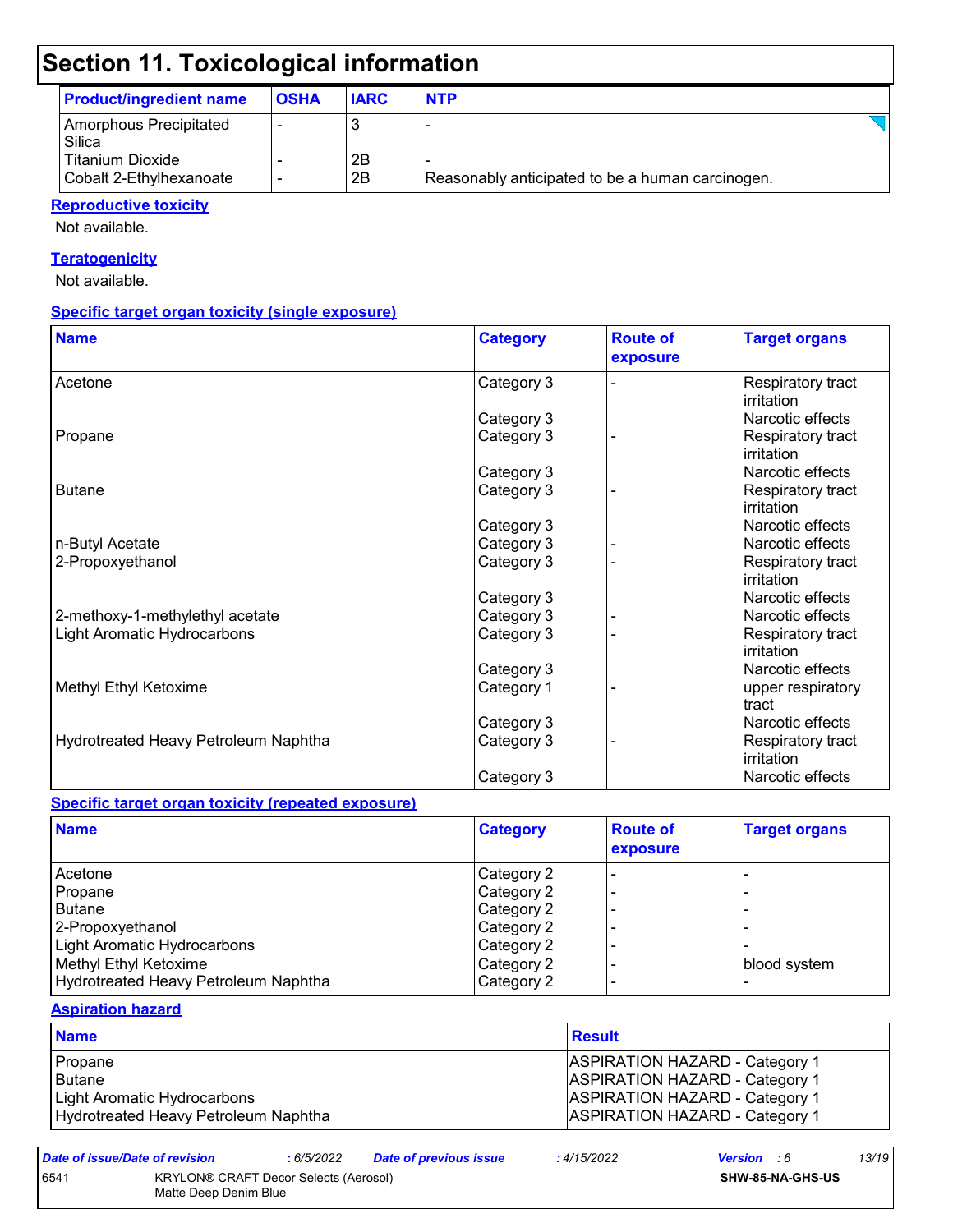| Information on the likely<br>routes of exposure           | : Not available.                                                                                                                                                                                                                                                        |
|-----------------------------------------------------------|-------------------------------------------------------------------------------------------------------------------------------------------------------------------------------------------------------------------------------------------------------------------------|
| <b>Potential acute health effects</b>                     |                                                                                                                                                                                                                                                                         |
| <b>Eye contact</b>                                        | : Causes serious eye irritation.                                                                                                                                                                                                                                        |
| <b>Inhalation</b>                                         | Can cause central nervous system (CNS) depression. May cause drowsiness or<br>dizziness. May cause respiratory irritation.                                                                                                                                              |
| <b>Skin contact</b>                                       | : May cause an allergic skin reaction.                                                                                                                                                                                                                                  |
| <b>Ingestion</b>                                          | : Can cause central nervous system (CNS) depression. May be fatal if swallowed and<br>enters airways.                                                                                                                                                                   |
|                                                           | <b>Symptoms related to the physical, chemical and toxicological characteristics</b>                                                                                                                                                                                     |
| <b>Eye contact</b>                                        | : Adverse symptoms may include the following:<br>pain or irritation<br>watering<br>redness                                                                                                                                                                              |
| <b>Inhalation</b>                                         | : Adverse symptoms may include the following:<br>respiratory tract irritation<br>coughing<br>nausea or vomiting<br>headache<br>drowsiness/fatigue<br>dizziness/vertigo<br>unconsciousness<br>reduced fetal weight<br>increase in fetal deaths<br>skeletal malformations |
| <b>Skin contact</b>                                       | : Adverse symptoms may include the following:<br>irritation<br>redness<br>reduced fetal weight<br>increase in fetal deaths<br>skeletal malformations                                                                                                                    |
| <b>Ingestion</b>                                          | : Adverse symptoms may include the following:<br>nausea or vomiting<br>reduced fetal weight<br>increase in fetal deaths<br>skeletal malformations                                                                                                                       |
|                                                           | Delayed and immediate effects and also chronic effects from short and long term exposure                                                                                                                                                                                |
| <b>Short term exposure</b>                                |                                                                                                                                                                                                                                                                         |
| <b>Potential immediate</b><br>effects                     | : Not available.                                                                                                                                                                                                                                                        |
| <b>Potential delayed effects</b>                          | : Not available.                                                                                                                                                                                                                                                        |
| <b>Long term exposure</b>                                 |                                                                                                                                                                                                                                                                         |
| <b>Potential immediate</b><br>effects                     | : Not available.                                                                                                                                                                                                                                                        |
| <b>Potential delayed effects</b>                          | : Not available.                                                                                                                                                                                                                                                        |
| <b>Potential chronic health effects</b><br>Not available. |                                                                                                                                                                                                                                                                         |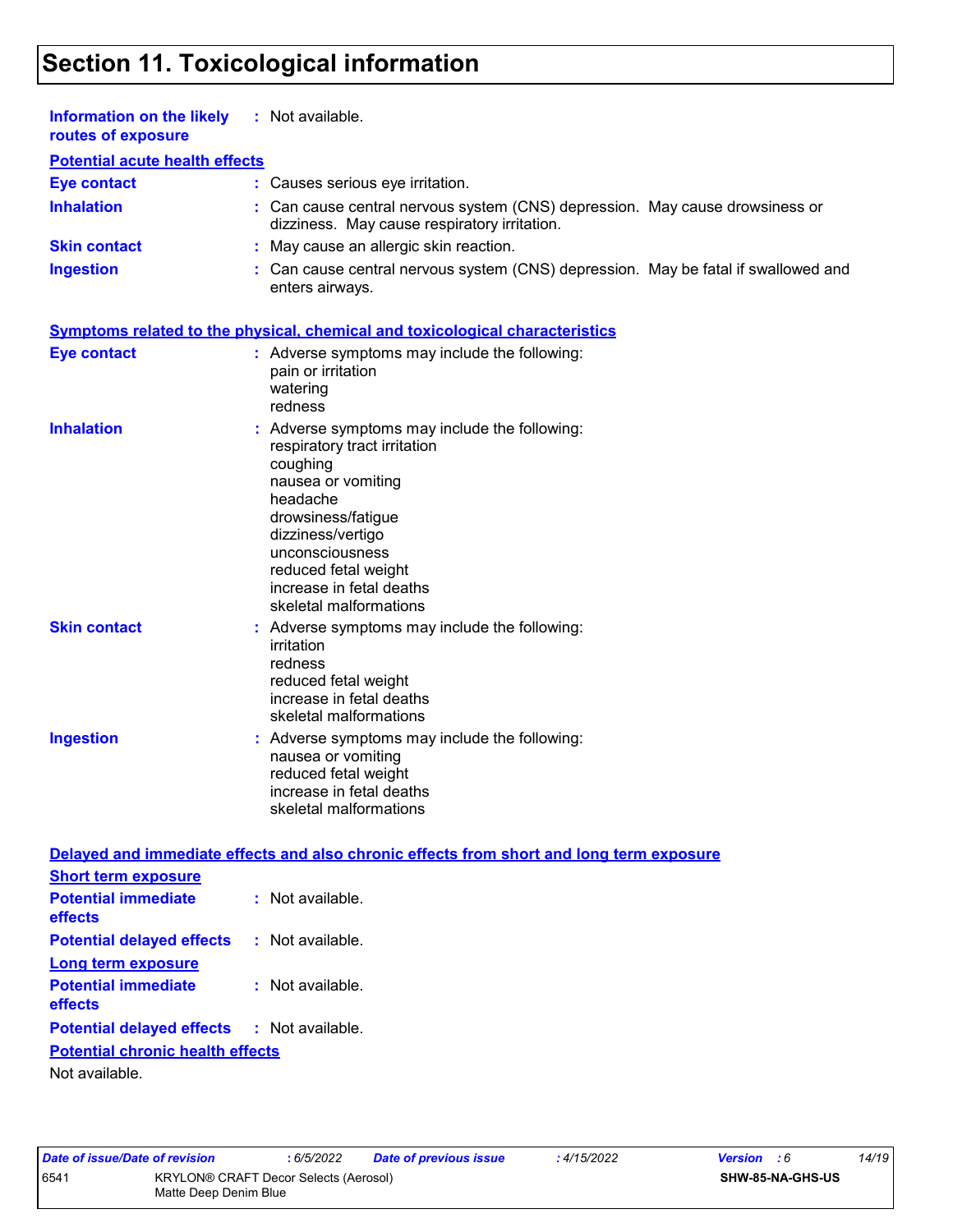| <b>General</b>               | May cause damage to organs through prolonged or repeated exposure. Once<br>sensitized, a severe allergic reaction may occur when subsequently exposed to very low<br>levels. |
|------------------------------|------------------------------------------------------------------------------------------------------------------------------------------------------------------------------|
| <b>Carcinogenicity</b>       | : Suspected of causing cancer. Risk of cancer depends on duration and level of<br>exposure.                                                                                  |
| <b>Mutagenicity</b>          | : No known significant effects or critical hazards.                                                                                                                          |
| <b>Teratogenicity</b>        | : Suspected of damaging the unborn child.                                                                                                                                    |
| <b>Developmental effects</b> | No known significant effects or critical hazards.                                                                                                                            |
| <b>Fertility effects</b>     | May damage fertility.                                                                                                                                                        |

## **Numerical measures of toxicity**

## Oral 74379.3 mg/kg Dermal 26486.64 mg/kg **Route ATE value Acute toxicity estimates**

## **Section 12. Ecological information**

| <b>Toxicity</b>                |                                       |                                            |                 |
|--------------------------------|---------------------------------------|--------------------------------------------|-----------------|
| <b>Product/ingredient name</b> | <b>Result</b>                         | <b>Species</b>                             | <b>Exposure</b> |
| Acetone                        | Acute EC50 7200000 µg/l Fresh water   | Algae - Selenastrum sp.                    | 96 hours        |
|                                | Acute LC50 4.42589 ml/L Marine water  | Crustaceans - Acartia tonsa -<br>Copepodid | 48 hours        |
|                                | Acute LC50 7460000 µg/l Fresh water   | Daphnia - Daphnia cucullata                | 48 hours        |
|                                | Acute LC50 5600 ppm Fresh water       | Fish - Poecilia reticulata                 | 96 hours        |
|                                | Chronic NOEC 4.95 mg/l Marine water   | Algae - Ulva pertusa                       | 96 hours        |
|                                | Chronic NOEC 0.016 ml/L Fresh water   | Crustaceans - Daphniidae                   | 21 days         |
|                                | Chronic NOEC 0.1 ml/L Fresh water     | Daphnia - Daphnia magna -<br>Neonate       | 21 days         |
|                                | Chronic NOEC 5 µg/l Marine water      | Fish - Gasterosteus aculeatus -<br>Larvae  | 42 days         |
| n-Butyl Acetate                | Acute LC50 32 mg/l Marine water       | Crustaceans - Artemia salina               | 48 hours        |
|                                | Acute LC50 18000 µg/l Fresh water     | Fish - Pimephales promelas                 | 96 hours        |
| <b>Titanium Dioxide</b>        | Acute LC50 >1000000 µg/l Marine water | Fish - Fundulus heteroclitus               | 96 hours        |
| Methyl Ethyl Ketoxime          | Acute LC50 843000 µg/l Fresh water    | Fish - Pimephales promelas                 | 96 hours        |

### **Persistence and degradability**

| <b>Product/ingredient name</b> | <b>Aquatic half-life</b> | <b>Photolysis</b> | <b>Biodegradability</b> |
|--------------------------------|--------------------------|-------------------|-------------------------|
| Acetone                        |                          |                   | Readily                 |
| In-Butvl Acetate               |                          |                   | Readily                 |
| Light Aromatic Hydrocarbons    |                          |                   | Readily                 |

### **Bioaccumulative potential**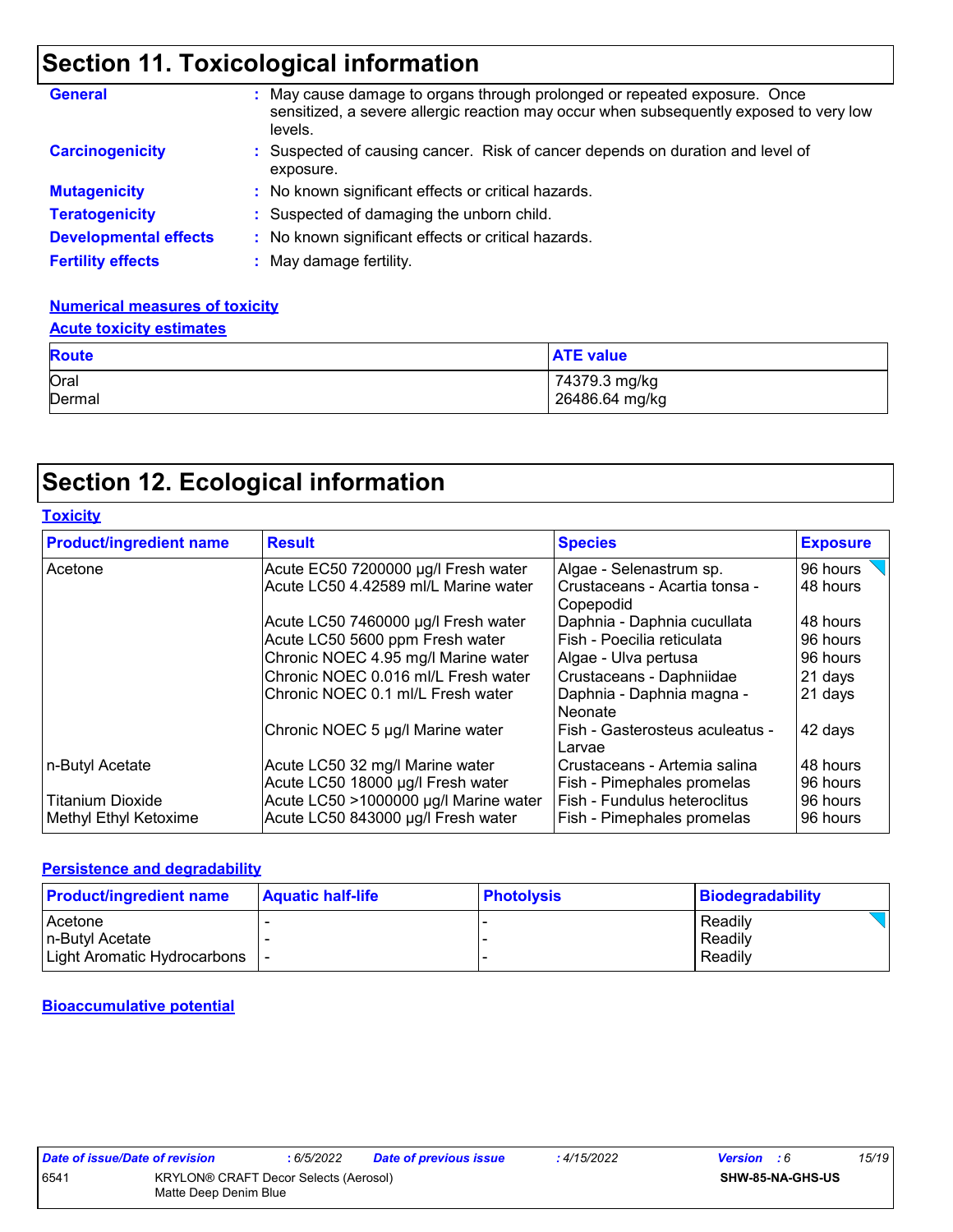| $\mathsf{LogP}_\mathsf{ow}$ | <b>BCF</b> | <b>Potential</b> |  |
|-----------------------------|------------|------------------|--|
|                             | 2.96       | low              |  |
|                             | 10 to 2500 | high             |  |
|                             | 2.5 to 5.8 | low              |  |
|                             | 15600      | high             |  |
|                             | 10 to 2500 | high             |  |
|                             |            |                  |  |
|                             |            |                  |  |

## **Mobility in soil**

**Soil/water partition coefficient (K**<sub>oc</sub>)

**:** Not available.

**Other adverse effects** : No known significant effects or critical hazards.

## **Section 13. Disposal considerations**

### **Disposal methods :**

The generation of waste should be avoided or minimized wherever possible. Disposal of this product, solutions and any by-products should at all times comply with the requirements of environmental protection and waste disposal legislation and any regional local authority requirements. Dispose of surplus and non-recyclable products via a licensed waste disposal contractor. Waste should not be disposed of untreated to the sewer unless fully compliant with the requirements of all authorities with jurisdiction. Waste packaging should be recycled. Incineration or landfill should only be considered when recycling is not feasible. This material and its container must be disposed of in a safe way. Empty containers or liners may retain some product residues. Do not puncture or incinerate container.

## **Section 14. Transport information**

|                                                                        | <b>DOT</b><br><b>Classification</b> | <b>TDG</b><br><b>Classification</b>                                                                                                                 | <b>Mexico</b><br><b>Classification</b> | <b>IATA</b>     | <b>IMDG</b>          |
|------------------------------------------------------------------------|-------------------------------------|-----------------------------------------------------------------------------------------------------------------------------------------------------|----------------------------------------|-----------------|----------------------|
| <b>UN number</b>                                                       | <b>UN1950</b>                       | <b>UN1950</b>                                                                                                                                       | <b>UN1950</b>                          | <b>UN1950</b>   | <b>UN1950</b>        |
| <b>UN proper</b><br>shipping name                                      | <b>AEROSOLS</b>                     | <b>AEROSOLS</b>                                                                                                                                     | <b>AEROSOLS</b>                        | <b>AEROSOLS</b> | <b>AEROSOLS</b>      |
| <b>Transport</b><br>hazard class(es)                                   | 2.1                                 | 2.1                                                                                                                                                 | 2.1                                    | 2.1             | 2.1                  |
| <b>Packing group</b>                                                   |                                     | $\blacksquare$                                                                                                                                      |                                        | ÷               |                      |
| <b>Environmental</b><br>hazards                                        | No.                                 | No.                                                                                                                                                 | No.                                    | No.             | No.                  |
| <b>Additional</b><br>information                                       |                                     | Product classified<br>as per the<br>following sections<br>of the<br>Transportation of<br>Dangerous Goods<br>Regulations:<br>2.13-2.17 (Class<br>2). |                                        |                 |                      |
| <b>Date of issue/Date of revision</b>                                  | : 6/5/2022                          | <b>Date of previous issue</b>                                                                                                                       | : 4/15/2022                            |                 | 16/19<br>Version : 6 |
| 6541<br>KRYLON® CRAFT Decor Selects (Aerosol)<br>Matte Deep Denim Blue |                                     | SHW-85-NA-GHS-US                                                                                                                                    |                                        |                 |                      |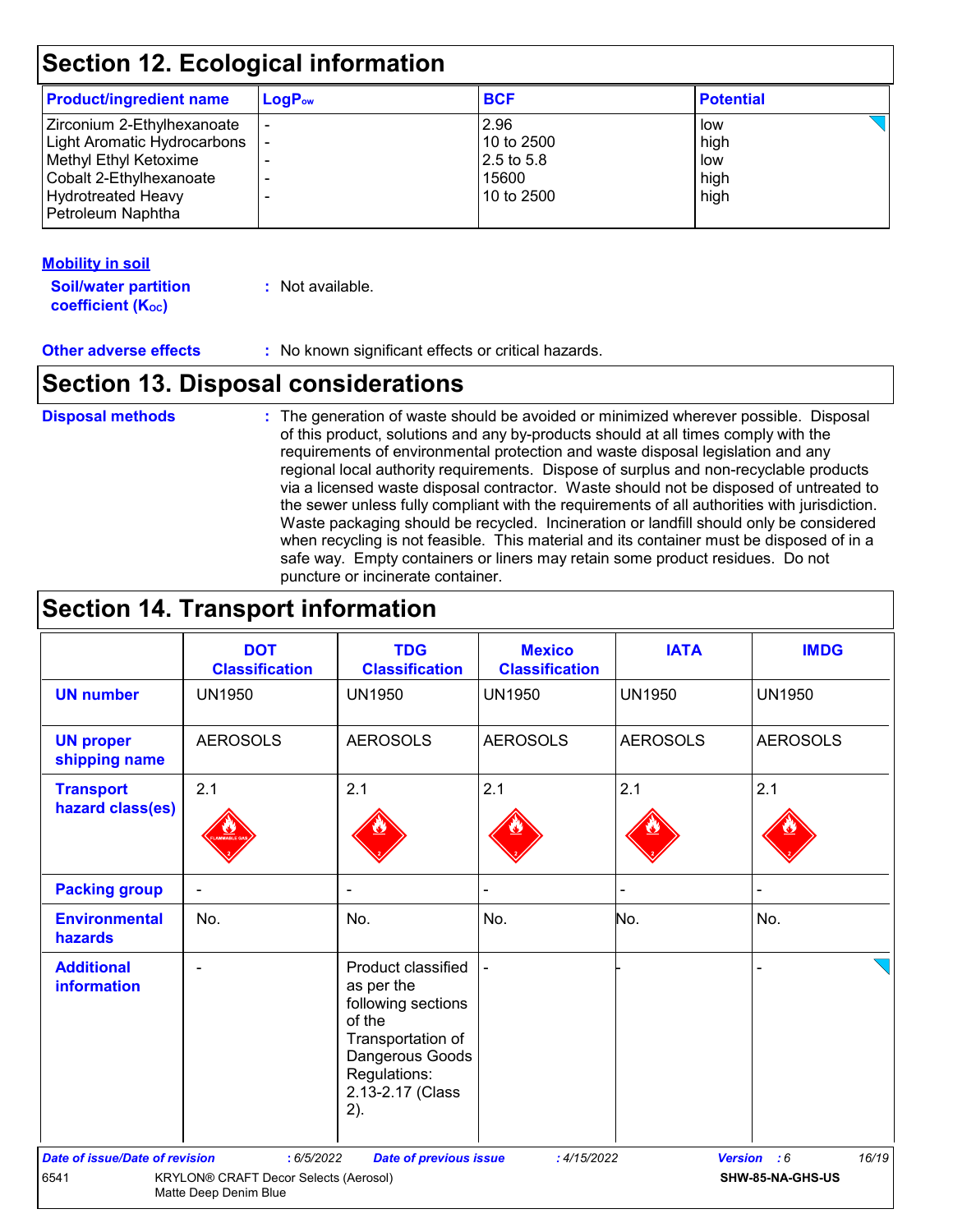|                                                                 | <b>Section 14. Transport information</b><br>Dependent upon<br>container size, this<br>product may ship under<br>the Limited Quantity<br>shipping exception. |                | Dependent upon<br>container size, this<br>product may ship under<br>the Limited Quantity<br>shipping exception.                                                                                                                                                                                                                                                                                                                                                                                                                                                                             | Dependent upon<br>container size, this<br>product may ship under<br>the Limited Quantity<br>shipping exception. | Dependent upon<br>container size, this<br>product may ship under<br>the Limited Quantity<br>shipping exception. | Dependent upon<br>container size, this<br>product may ship under<br>the Limited Quantity<br>shipping exception. |
|-----------------------------------------------------------------|-------------------------------------------------------------------------------------------------------------------------------------------------------------|----------------|---------------------------------------------------------------------------------------------------------------------------------------------------------------------------------------------------------------------------------------------------------------------------------------------------------------------------------------------------------------------------------------------------------------------------------------------------------------------------------------------------------------------------------------------------------------------------------------------|-----------------------------------------------------------------------------------------------------------------|-----------------------------------------------------------------------------------------------------------------|-----------------------------------------------------------------------------------------------------------------|
| <b>Special precautions for user :</b>                           |                                                                                                                                                             |                | Multi-modal shipping descriptions are provided for informational purposes and do not                                                                                                                                                                                                                                                                                                                                                                                                                                                                                                        |                                                                                                                 |                                                                                                                 |                                                                                                                 |
|                                                                 |                                                                                                                                                             |                | consider container sizes. The presence of a shipping description for a particular<br>mode of transport (sea, air, etc.), does not indicate that the product is packaged<br>suitably for that mode of transport. All packaging must be reviewed for suitability<br>prior to shipment, and compliance with the applicable regulations is the sole<br>responsibility of the person offering the product for transport. People loading and<br>unloading dangerous goods must be trained on all of the risks deriving from the<br>substances and on all actions in case of emergency situations. |                                                                                                                 |                                                                                                                 |                                                                                                                 |
| <b>Transport in bulk according</b><br>to <b>IMO</b> instruments |                                                                                                                                                             | Not available. |                                                                                                                                                                                                                                                                                                                                                                                                                                                                                                                                                                                             |                                                                                                                 |                                                                                                                 |                                                                                                                 |
|                                                                 |                                                                                                                                                             |                | <b>Proper shipping name</b>                                                                                                                                                                                                                                                                                                                                                                                                                                                                                                                                                                 | : Not available.                                                                                                |                                                                                                                 |                                                                                                                 |

## **Section 15. Regulatory information**

#### **SARA 313**

SARA 313 (40 CFR 372.45) supplier notification can be found on the Environmental Data Sheet.

#### **California Prop. 65**

WARNING: This product contains chemicals known to the State of California to cause cancer and birth defects or other reproductive harm.

#### **International regulations**

| <b>International lists</b> | : Australia inventory (AIIC): Not determined.<br>China inventory (IECSC): Not determined.<br>Japan inventory (CSCL): Not determined.<br>Japan inventory (ISHL): Not determined.<br>Korea inventory (KECI): Not determined.<br>New Zealand Inventory of Chemicals (NZIoC): Not determined.<br>Philippines inventory (PICCS): Not determined.<br>Taiwan Chemical Substances Inventory (TCSI): Not determined.<br>Thailand inventory: Not determined.<br>Turkey inventory: Not determined.<br>Vietnam inventory: Not determined. |
|----------------------------|-------------------------------------------------------------------------------------------------------------------------------------------------------------------------------------------------------------------------------------------------------------------------------------------------------------------------------------------------------------------------------------------------------------------------------------------------------------------------------------------------------------------------------|
|----------------------------|-------------------------------------------------------------------------------------------------------------------------------------------------------------------------------------------------------------------------------------------------------------------------------------------------------------------------------------------------------------------------------------------------------------------------------------------------------------------------------------------------------------------------------|

## **Section 16. Other information**

#### **Hazardous Material Information System (U.S.A.)**



**The customer is responsible for determining the PPE code for this material. For more information on HMIS® Personal Protective Equipment (PPE) codes, consult the HMIS® Implementation Manual.**

**Caution: HMIS® ratings are based on a 0-4 rating scale, with 0 representing minimal hazards or risks, and 4 representing significant hazards or risks. Although HMIS® ratings and the associated label are not required on SDSs or products leaving a facility under 29 CFR 1910.1200, the preparer may choose to provide them. HMIS® ratings are to be used with a fully implemented HMIS® program. HMIS® is a registered trademark and service mark of the American Coatings Association, Inc.**

**Procedure used to derive the classification**

| Date of issue/Date of revision |                                                                | : 6/5/2022 | Date of previous issue | : 4/15/2022 | <b>Version</b> : 6 |                         | 17/19 |
|--------------------------------|----------------------------------------------------------------|------------|------------------------|-------------|--------------------|-------------------------|-------|
| 6541                           | KRYLON® CRAFT Decor Selects (Aerosol)<br>Matte Deep Denim Blue |            |                        |             |                    | <b>SHW-85-NA-GHS-US</b> |       |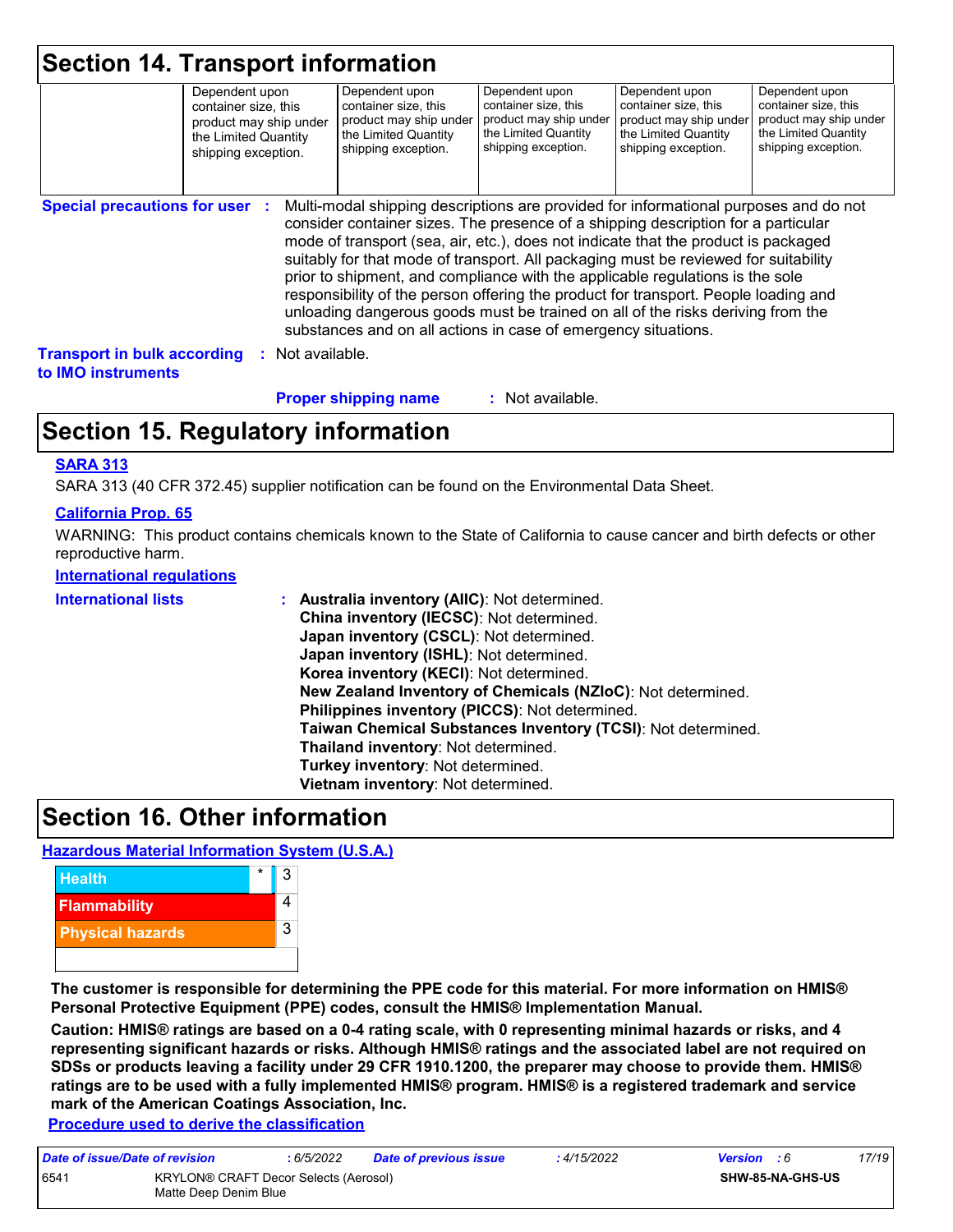## **Section 16. Other information**

| <b>Classification</b>                                                 | <b>Justification</b>  |
|-----------------------------------------------------------------------|-----------------------|
| FLAMMABLE AEROSOLS - Category 1                                       | On basis of test data |
| GASES UNDER PRESSURE - Compressed gas                                 | Calculation method    |
| SERIOUS EYE DAMAGE/ EYE IRRITATION - Category 2A                      | Calculation method    |
| SKIN SENSITIZATION - Category 1                                       | Calculation method    |
| <b>CARCINOGENICITY - Category 2</b>                                   | Calculation method    |
| TOXIC TO REPRODUCTION - Category 1B                                   | Calculation method    |
| SPECIFIC TARGET ORGAN TOXICITY (SINGLE EXPOSURE) (Respiratory tract   | Calculation method    |
| irritation) - Category 3                                              |                       |
| SPECIFIC TARGET ORGAN TOXICITY (SINGLE EXPOSURE) (Narcotic effects) - | Calculation method    |
| Category 3                                                            |                       |
| SPECIFIC TARGET ORGAN TOXICITY (REPEATED EXPOSURE) - Category 2       | Calculation method    |
| <b>ASPIRATION HAZARD - Category 1</b>                                 | Calculation method    |

#### **History**

| <b>Date of printing</b>           | : 6/5/2022                                                                                                                                                                                                                                                                                                                                                                                                                                                                                                                                                                                                                 |
|-----------------------------------|----------------------------------------------------------------------------------------------------------------------------------------------------------------------------------------------------------------------------------------------------------------------------------------------------------------------------------------------------------------------------------------------------------------------------------------------------------------------------------------------------------------------------------------------------------------------------------------------------------------------------|
| Date of issue/Date of<br>revision | : 6/5/2022                                                                                                                                                                                                                                                                                                                                                                                                                                                                                                                                                                                                                 |
| Date of previous issue            | : 4/15/2022                                                                                                                                                                                                                                                                                                                                                                                                                                                                                                                                                                                                                |
| <b>Version</b>                    | : 6                                                                                                                                                                                                                                                                                                                                                                                                                                                                                                                                                                                                                        |
| <b>Key to abbreviations</b>       | $\therefore$ ATE = Acute Toxicity Estimate<br><b>BCF</b> = Bioconcentration Factor<br>GHS = Globally Harmonized System of Classification and Labelling of Chemicals<br>IATA = International Air Transport Association<br>IBC = Intermediate Bulk Container<br><b>IMDG</b> = International Maritime Dangerous Goods<br>LogPow = logarithm of the octanol/water partition coefficient<br>MARPOL = International Convention for the Prevention of Pollution From Ships, 1973<br>as modified by the Protocol of 1978. ("Marpol" = marine pollution)<br>$N/A = Not available$<br>SGG = Segregation Group<br>UN = United Nations |

**Indicates information that has changed from previously issued version.**

### **Notice to reader**

**It is recommended that each customer or recipient of this Safety Data Sheet (SDS) study it carefully and consult resources, as necessary or appropriate, to become aware of and understand the data contained in this SDS and any hazards associated with the product. This information is provided in good faith and believed to be accurate as of the effective date herein. However, no warranty, express or implied, is given. The information presented here applies only to the product as shipped. The addition of any material can change the composition, hazards and risks of the product. Products shall not be repackaged, modified, or tinted except as specifically instructed by the manufacturer, including but not limited to the incorporation of products not specified by the manufacturer, or the use or addition of products in proportions not specified by the manufacturer. Regulatory requirements are subject to change and may differ between various locations and jurisdictions. The customer/buyer/user is responsible to ensure that his activities comply with all country, federal, state, provincial or local laws. The conditions for use of the product are not under the control of the manufacturer; the customer/buyer/user is responsible to determine the conditions necessary for the safe use of this product. The customer/buyer/user should not use the product for any purpose other than the purpose shown in the applicable section of this SDS without first referring to the supplier and obtaining written handling instructions. Due to the proliferation of sources for information such as manufacturer-specific SDS, the manufacturer cannot be responsible for SDSs obtained from any other source.**